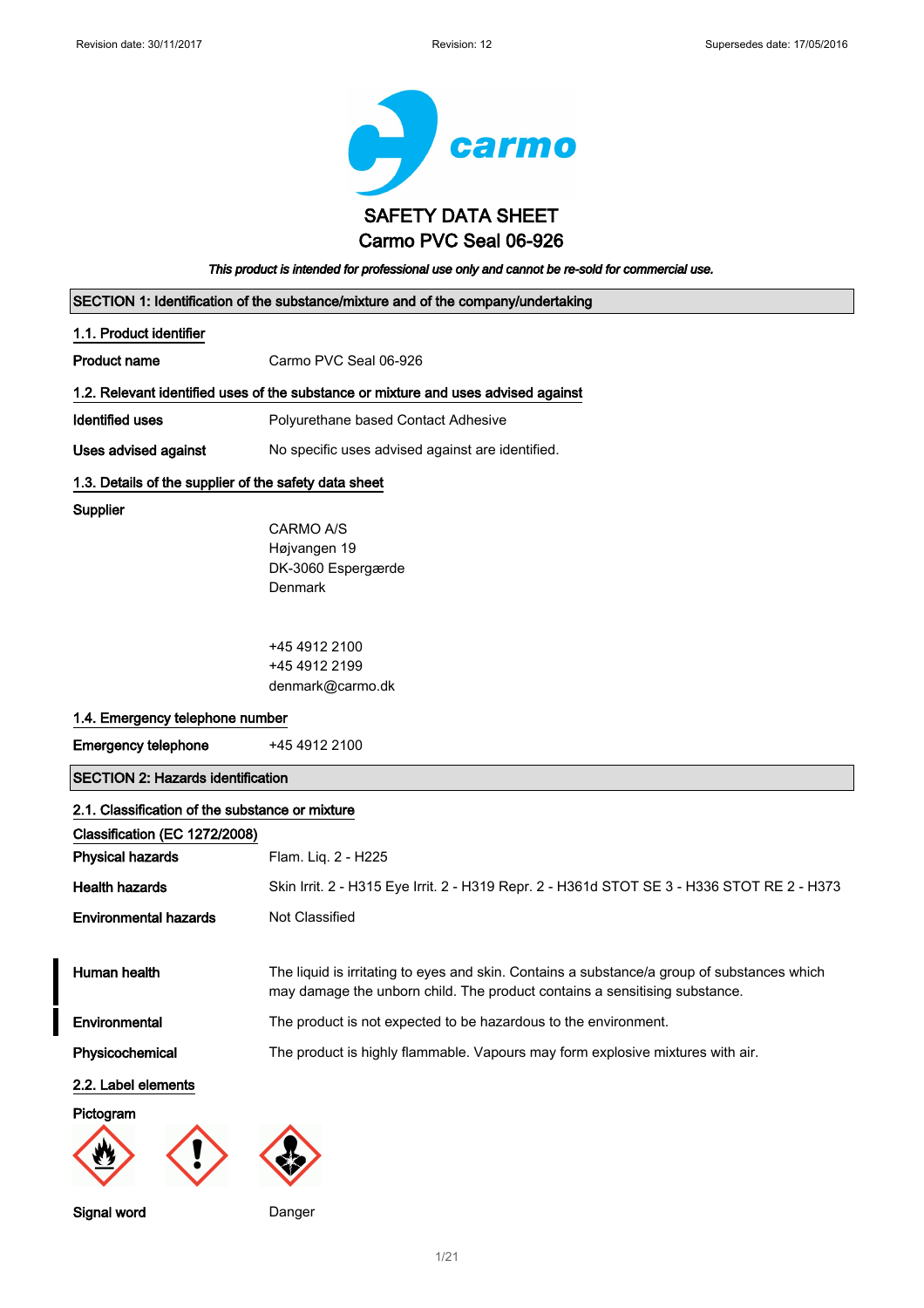| H225 Highly flammable liquid and vapour.<br>H315 Causes skin irritation.<br>H319 Causes serious eve irritation.<br>H336 May cause drowsiness or dizziness.<br>H361d Suspected of damaging the unborn child.<br>H373 May cause damage to organs through prolonged or repeated exposure.<br>EUH208 Contains 2-(2H-BENZOTRIAZOL-2YL)-p-CRESOL, EPOXY RESIN (Number<br>average MW <= 700). May produce an allergic reaction.                                                                                                                                                                                                                                                                                                                                                                                                                                                                                                                                                                                                                                                                                                                                                                                                                                                                                                                                                                                                                                                                                                                                  |
|-----------------------------------------------------------------------------------------------------------------------------------------------------------------------------------------------------------------------------------------------------------------------------------------------------------------------------------------------------------------------------------------------------------------------------------------------------------------------------------------------------------------------------------------------------------------------------------------------------------------------------------------------------------------------------------------------------------------------------------------------------------------------------------------------------------------------------------------------------------------------------------------------------------------------------------------------------------------------------------------------------------------------------------------------------------------------------------------------------------------------------------------------------------------------------------------------------------------------------------------------------------------------------------------------------------------------------------------------------------------------------------------------------------------------------------------------------------------------------------------------------------------------------------------------------------|
| P202 Do not handle until all safety precautions have been read and understood.<br>P210 Keep away from heat, hot surfaces, sparks, open flames and other ignition sources. No<br>smoking.<br>P243 Take precautionary measures against static discharge.<br>P261 Avoid breathing vapour/ spray.<br>P314 Get medical advice/ attention if you feel unwell.<br>P403+P233 Store in a well-ventilated place. Keep container tightly closed.                                                                                                                                                                                                                                                                                                                                                                                                                                                                                                                                                                                                                                                                                                                                                                                                                                                                                                                                                                                                                                                                                                                     |
| ACETONE, BUTANONE, TOLUENE                                                                                                                                                                                                                                                                                                                                                                                                                                                                                                                                                                                                                                                                                                                                                                                                                                                                                                                                                                                                                                                                                                                                                                                                                                                                                                                                                                                                                                                                                                                                |
| P201 Obtain special instructions before use.<br>P240 Ground/ bond container and receiving equipment.<br>P241 Use explosion-proof electrical equipment.<br>P242 Use only non-sparking tools.<br>P260 Do not breathe vapour/ spray.<br>P264 Wash contaminated skin thoroughly after handling.<br>P271 Use only outdoors or in a well-ventilated area.<br>P280 Wear protective gloves/ protective clothing/ eye protection/ face protection.<br>P302+P352 IF ON SKIN: Wash with plenty of water.<br>P303+P361+P353 IF ON SKIN (or hair): Take off immediately all contaminated clothing.<br>Rinse skin with water/ shower.<br>P304+P340 IF INHALED: Remove person to fresh air and keep comfortable for breathing.<br>P305+P351+P338 IF IN EYES: Rinse cautiously with water for several minutes. Remove<br>contact lenses, if present and easy to do. Continue rinsing.<br>P308+P313 IF exposed or concerned: Get medical advice/ attention.<br>P312 Call a POISON CENTER/ doctor if you feel unwell.<br>P321 Specific treatment (see medical advice on this label).<br>P332+P313 If skin irritation occurs: Get medical advice/ attention.<br>P337+P313 If eye irritation persists: Get medical advice/ attention.<br>P362+P364 Take off contaminated clothing and wash it before reuse.<br>P370+P378 In case of fire: Use foam, carbon dioxide, dry powder or water fog to extinguish.<br>P403+P235 Store in a well-ventilated place. Keep cool.<br>P405 Store locked up.<br>P501 Dispose of contents/ container in accordance with national regulations. |
|                                                                                                                                                                                                                                                                                                                                                                                                                                                                                                                                                                                                                                                                                                                                                                                                                                                                                                                                                                                                                                                                                                                                                                                                                                                                                                                                                                                                                                                                                                                                                           |

### 2.3. Other hazards

This product does not contain any substances classified as PBT or vPvB.

### SECTION 3: Composition/information on ingredients

### 3.2. Mixtures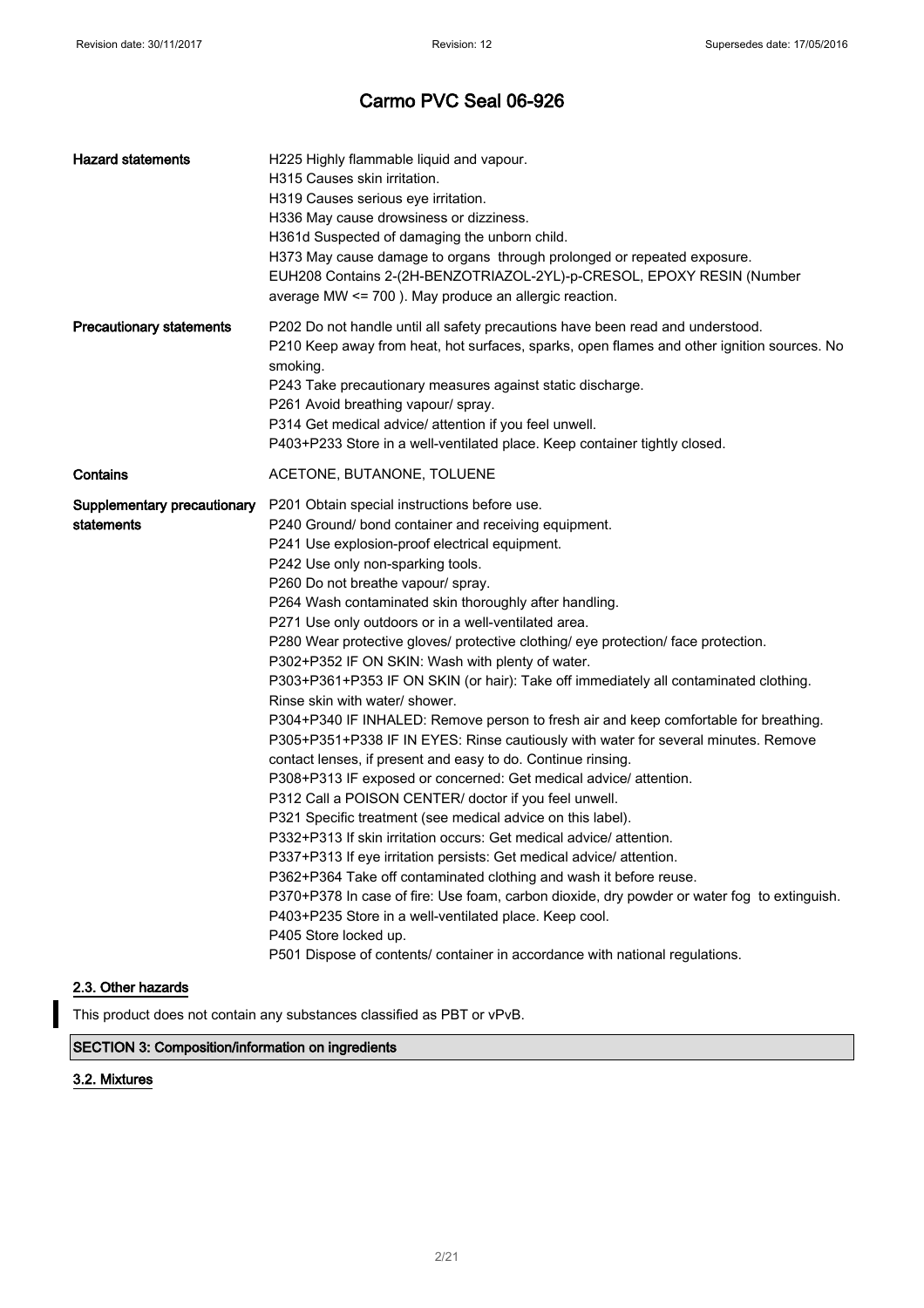| <b>ACETONE</b><br>CAS number: 67-64-1                                                                                                                 | EC number: 200-662-2 | 35-50%<br>REACH registration number: 01-<br>2119471330-49  |
|-------------------------------------------------------------------------------------------------------------------------------------------------------|----------------------|------------------------------------------------------------|
| Classification<br>Flam. Liq. 2 - H225<br>Eye Irrit. 2 - H319<br>STOT SE 3 - H336                                                                      |                      |                                                            |
| <b>BUTANONE</b>                                                                                                                                       |                      | 20-35%                                                     |
| CAS number: 78-93-3                                                                                                                                   | EC number: 201-159-0 | REACH registration number: 01-<br>2119457290-43            |
| Classification<br>Flam. Liq. 2 - H225<br>Eye Irrit. 2 - H319<br>STOT SE 3 - H336                                                                      |                      |                                                            |
| <b>TOLUENE</b>                                                                                                                                        |                      | 10-20%                                                     |
| CAS number: 108-88-3                                                                                                                                  | EC number: 203-625-9 | REACH registration number: 01-<br>2119471310-51            |
| Classification<br>Flam. Liq. 2 - H225<br>Skin Irrit. 2 - H315<br>Repr. 2 - H361d<br>STOT SE 3 - H336<br><b>STOT RE 2 - H373</b><br>Asp. Tox. 1 - H304 |                      |                                                            |
| 2-(2H-BENZOTRIAZOL-2YL)-p-CRESOL                                                                                                                      |                      | 1%                                                         |
| CAS number: 2440-22-4                                                                                                                                 | EC number: 219-470-5 | REACH registration number: 01-<br>2119583811-34-0000&-0001 |
| M factor (Chronic) = $1$                                                                                                                              |                      |                                                            |
| Classification<br>Acute Tox. 4 - H312<br>Skin Sens. 1 - H317<br>Aquatic Chronic 1 - H410                                                              |                      |                                                            |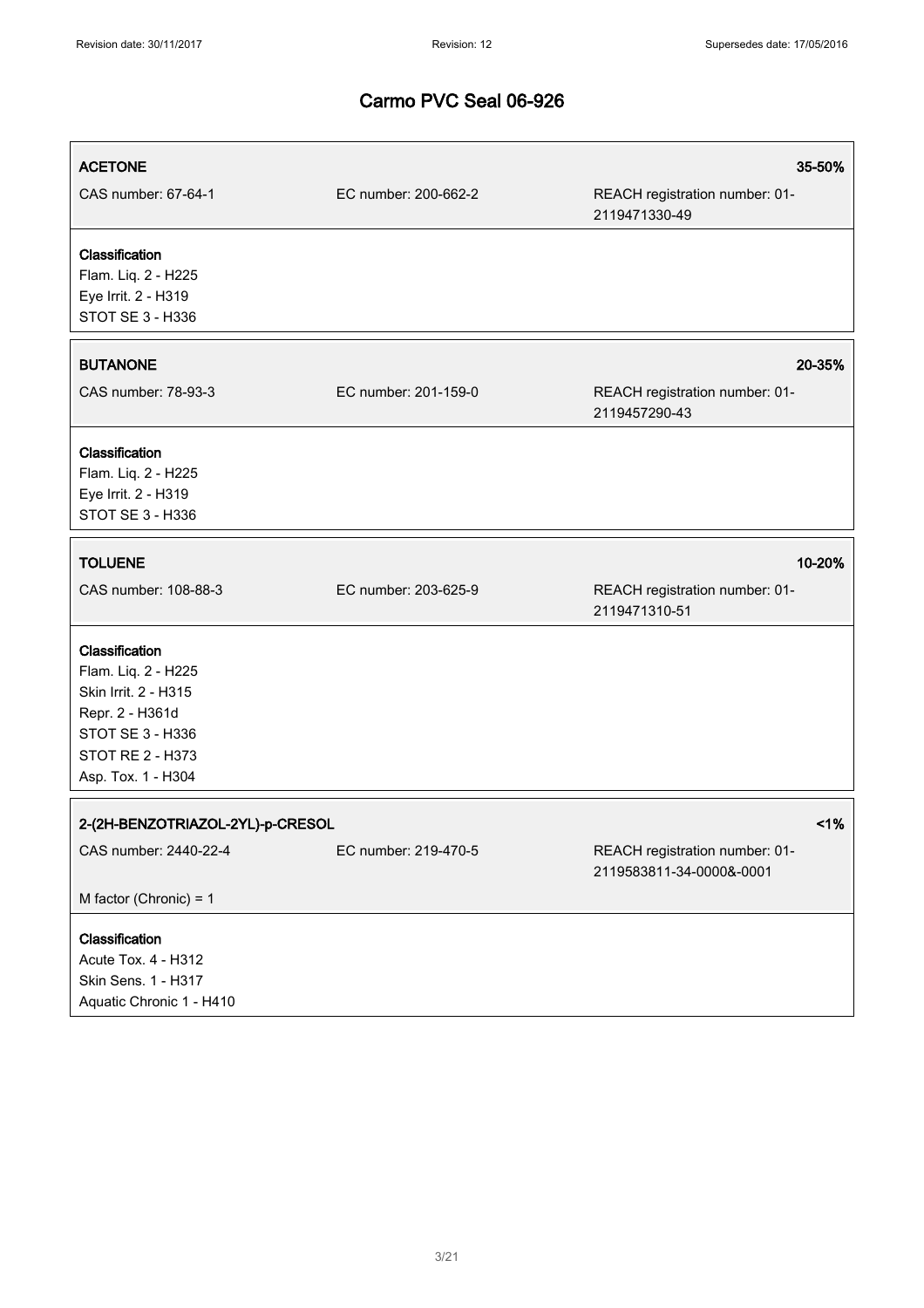$\overline{\mathbf{I}}$ 

| 1%<br>EPOXY RESIN (Number average MW <= 700)                                                                     |                                                                                                                                                                                                                                                                                                   |                                                 |
|------------------------------------------------------------------------------------------------------------------|---------------------------------------------------------------------------------------------------------------------------------------------------------------------------------------------------------------------------------------------------------------------------------------------------|-------------------------------------------------|
| CAS number: 25068-38-6                                                                                           | EC number: 500-033-5                                                                                                                                                                                                                                                                              | REACH registration number: 01-<br>2119456619-26 |
| Classification<br>Skin Irrit. 2 - H315<br>Eye Irrit. 2 - H319<br>Skin Sens. 1 - H317<br>Aquatic Chronic 2 - H411 |                                                                                                                                                                                                                                                                                                   |                                                 |
|                                                                                                                  | The full text for all hazard statements is displayed in Section 16.                                                                                                                                                                                                                               |                                                 |
| <b>Composition comments</b>                                                                                      | The product contains organic solvents.                                                                                                                                                                                                                                                            |                                                 |
| <b>Chemical Nature</b>                                                                                           |                                                                                                                                                                                                                                                                                                   |                                                 |
| chemical nature                                                                                                  |                                                                                                                                                                                                                                                                                                   |                                                 |
| <b>SECTION 4: First aid measures</b>                                                                             |                                                                                                                                                                                                                                                                                                   |                                                 |
| 4.1. Description of first aid measures                                                                           |                                                                                                                                                                                                                                                                                                   |                                                 |
| General information                                                                                              | Move affected person to fresh air at once. Get medical attention if any discomfort continues.                                                                                                                                                                                                     |                                                 |
| Inhalation                                                                                                       | Move affected person to fresh air at once. Move affected person to fresh air and keep warm<br>and at rest in a position comfortable for breathing. Get medical attention if any discomfort<br>continues.                                                                                          |                                                 |
| Ingestion                                                                                                        | Do not induce vomiting. Rinse mouth thoroughly with water. Move affected person to fresh air<br>and keep warm and at rest in a position comfortable for breathing. Get medical attention<br>immediately.                                                                                          |                                                 |
| <b>Skin contact</b>                                                                                              | Remove affected person from source of contamination. Remove contaminated clothing. Wash<br>skin thoroughly with soap and water. Get medical attention if irritation persists after washing.                                                                                                       |                                                 |
| Eye contact                                                                                                      | Remove affected person from source of contamination. Remove any contact lenses and open<br>eyelids wide apart. Continue to rinse for at least 15 minutes. Continue to rinse for at least 15<br>minutes. Get medical attention if any discomfort continues.                                        |                                                 |
| <b>Protection of first aiders</b>                                                                                | First aid personnel should wear appropriate protective equipment during any rescue. It may<br>be dangerous for first aid personnel to carry out mouth-to-mouth resuscitation. Wash<br>contaminated clothing thoroughly with water before removing it from the affected person, or<br>wear gloves. |                                                 |
|                                                                                                                  | 4.2. Most important symptoms and effects, both acute and delayed                                                                                                                                                                                                                                  |                                                 |
| <b>General information</b>                                                                                       | The severity of the symptoms described will vary dependent on the concentration and the<br>length of exposure.                                                                                                                                                                                    |                                                 |
| Inhalation                                                                                                       | Vapours may cause headache, fatigue, dizziness and nausea.                                                                                                                                                                                                                                        |                                                 |
| Ingestion                                                                                                        | May cause discomfort if swallowed.                                                                                                                                                                                                                                                                |                                                 |
| Skin contact                                                                                                     | Skin irritation.                                                                                                                                                                                                                                                                                  |                                                 |
| Eye contact                                                                                                      | May cause temporary eye irritation.                                                                                                                                                                                                                                                               |                                                 |
|                                                                                                                  | 4.3. Indication of any immediate medical attention and special treatment needed                                                                                                                                                                                                                   |                                                 |
| Notes for the doctor                                                                                             | No specific recommendations. If in doubt, get medical attention promptly.                                                                                                                                                                                                                         |                                                 |
| <b>Specific treatments</b>                                                                                       | Treat symptomatically.                                                                                                                                                                                                                                                                            |                                                 |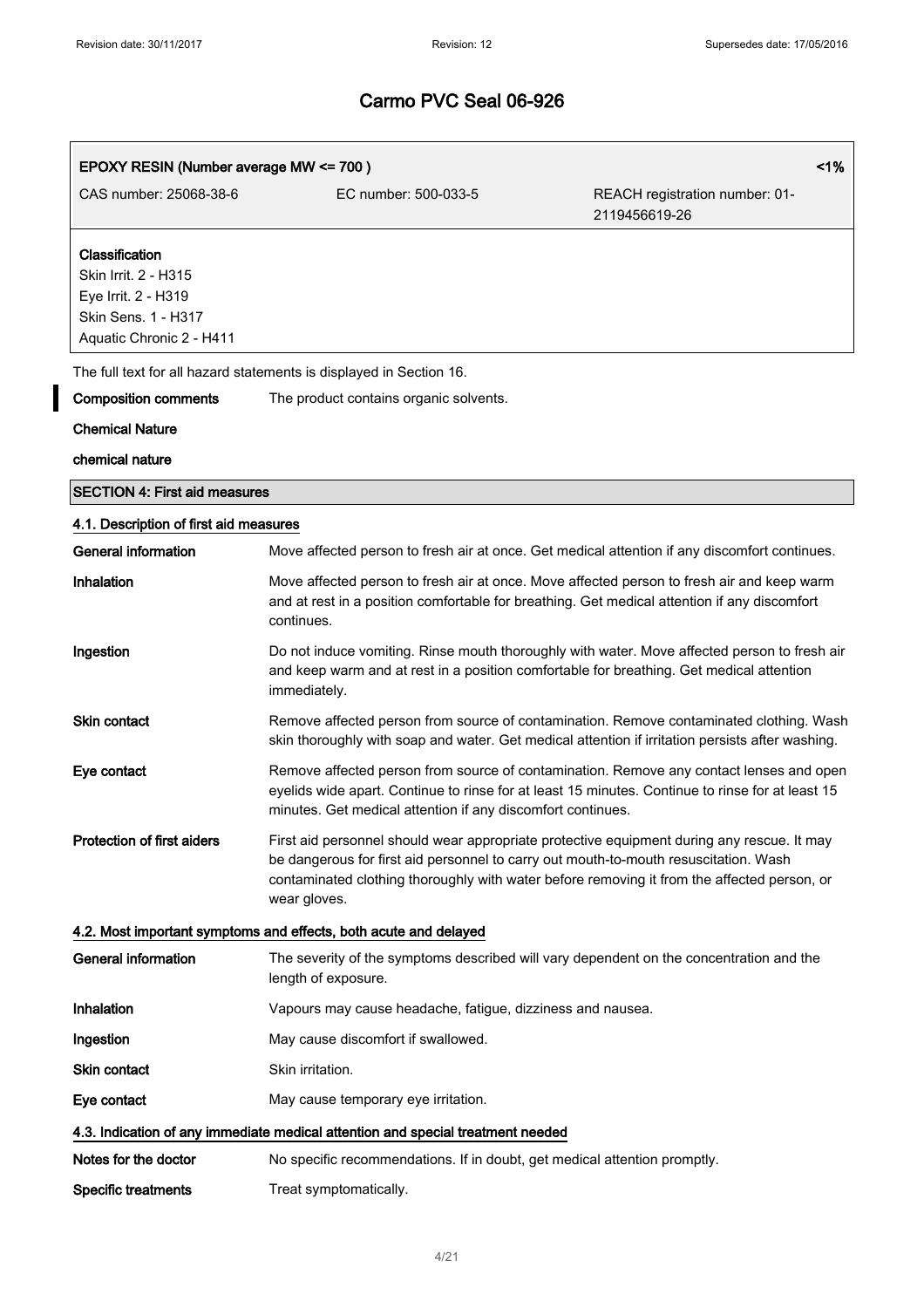### SECTION 5: Firefighting measures

| 5.1. Extinguishing media                                   |                                                                                                                                                                                                                                                                                                                                                       |
|------------------------------------------------------------|-------------------------------------------------------------------------------------------------------------------------------------------------------------------------------------------------------------------------------------------------------------------------------------------------------------------------------------------------------|
| Suitable extinguishing media                               | Extinguish with the following media: Foam. Dry chemicals, sand, dolomite etc.                                                                                                                                                                                                                                                                         |
| Unsuitable extinguishing<br>media                          | Do not use water jet as an extinguisher, as this will spread the fire.                                                                                                                                                                                                                                                                                |
| 5.2. Special hazards arising from the substance or mixture |                                                                                                                                                                                                                                                                                                                                                       |
| Specific hazards                                           | Oxides of carbon. The product is highly flammable. May explode when heated or when<br>exposed to flames or sparks.                                                                                                                                                                                                                                    |
| <b>Hazardous combustion</b><br>products                    | Thermal decomposition or combustion may liberate carbon oxides and other toxic gases or<br>vapours. Oxides of carbon. Oxides of nitrogen.                                                                                                                                                                                                             |
| 5.3. Advice for firefighters                               |                                                                                                                                                                                                                                                                                                                                                       |
| Protective actions during<br>firefighting                  | Avoid breathing fire gases or vapours. Cool containers exposed to flames with water until well<br>after the fire is out. Control run-off water by containing and keeping it out of sewers and<br>watercourses. Do not enter storage areas or confined spaces unless adequately ventilated.                                                            |
| Special protective equipment<br>for firefighters           | Use air-supplied respirator, gloves and protective goggles.                                                                                                                                                                                                                                                                                           |
| <b>SECTION 6: Accidental release measures</b>              |                                                                                                                                                                                                                                                                                                                                                       |
|                                                            | 6.1. Personal precautions, protective equipment and emergency procedures                                                                                                                                                                                                                                                                              |
| <b>Personal precautions</b>                                | Wear protective clothing as described in Section 8 of this safety data sheet.                                                                                                                                                                                                                                                                         |
|                                                            | For non-emergency personnel Wear protective clothing as described in Section 8 of this safety data sheet.                                                                                                                                                                                                                                             |
| For emergency responders                                   | Wear protective clothing as described in Section 8 of this safety data sheet.                                                                                                                                                                                                                                                                         |
| 6.2. Environmental precautions                             |                                                                                                                                                                                                                                                                                                                                                       |
| <b>Environmental precautions</b>                           | Do not discharge into drains or watercourses or onto the ground.                                                                                                                                                                                                                                                                                      |
| 6.3. Methods and material for containment and cleaning up  |                                                                                                                                                                                                                                                                                                                                                       |
| Methods for cleaning up                                    | Eliminate all sources of ignition. No smoking, sparks, flames or other sources of ignition near<br>spillage. Provide adequate ventilation. Wear suitable protective equipment, including gloves,<br>goggles/face shield, respirator, boots, clothing or apron, as appropriate. Absorb in vermiculite,<br>dry sand or earth and place into containers. |
| 6.4. Reference to other sections                           |                                                                                                                                                                                                                                                                                                                                                       |
| Reference to other sections                                | For personal protection, see Section 8.                                                                                                                                                                                                                                                                                                               |
| <b>SECTION 7: Handling and storage</b>                     |                                                                                                                                                                                                                                                                                                                                                       |
| 7.1. Precautions for safe handling                         |                                                                                                                                                                                                                                                                                                                                                       |
| Usage precautions                                          | Avoid spilling. Keep away from heat, sparks and open flame. Provide adequate ventilation.<br>Avoid inhalation of vapours. Use approved respirator if air contamination is above an<br>acceptable level.                                                                                                                                               |
| Advice on general<br>occupational hygiene                  | When using do not eat, drink or smoke. Provide eyewash station. Wash promptly with soap<br>and water if skin becomes contaminated. Use appropriate hand lotion to prevent defatting and<br>cracking of skin.                                                                                                                                          |
|                                                            | 7.2. Conditions for safe storage, including any incompatibilities                                                                                                                                                                                                                                                                                     |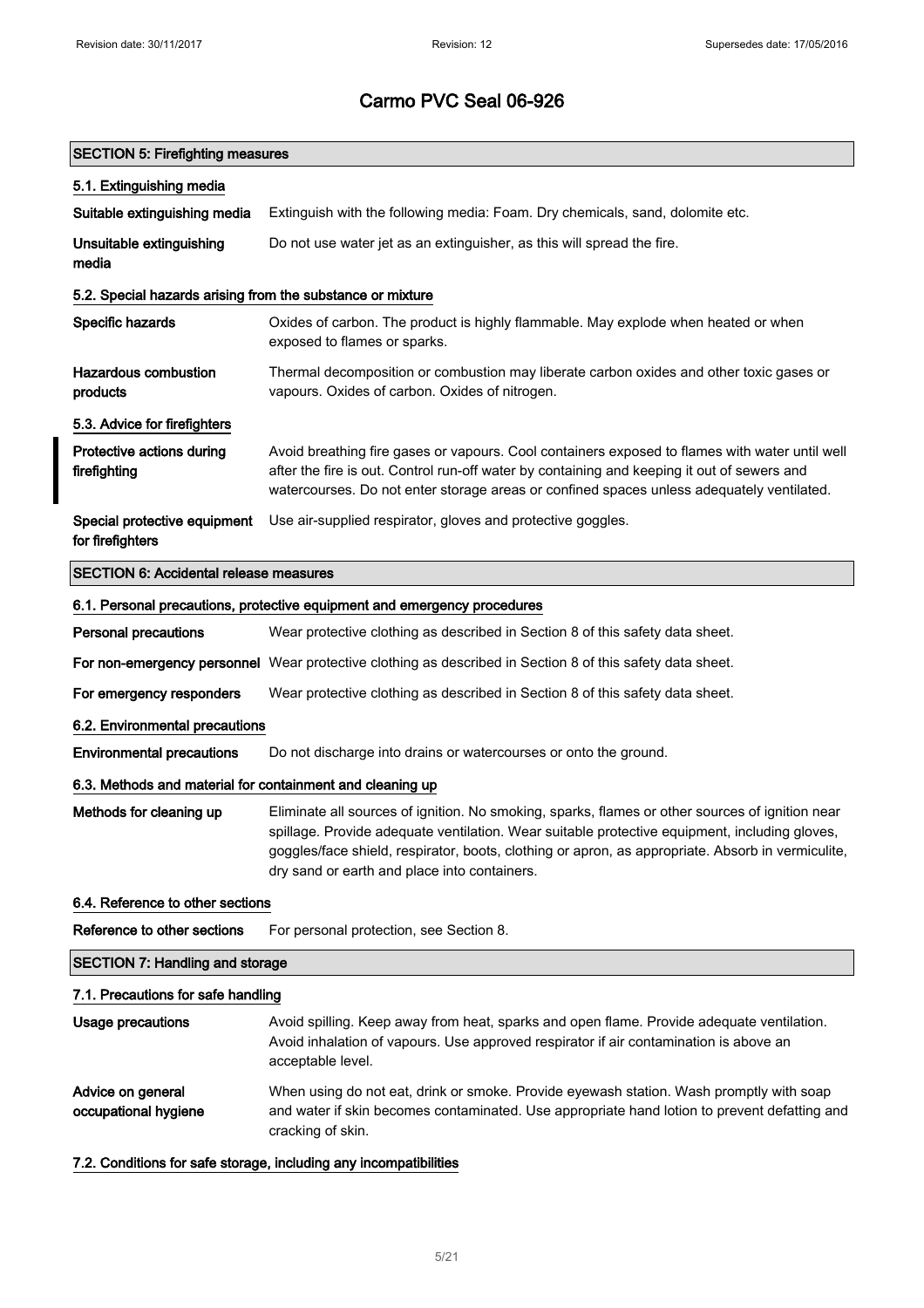| Storage precautions<br>$25^{\circ}$ C. | Keep away from oxidising materials, heat and flames. Store in tightly-closed, original<br>container in a dry, cool and well-ventilated place. Store at temperatures between 5°C and |
|----------------------------------------|-------------------------------------------------------------------------------------------------------------------------------------------------------------------------------------|
| Storage class                          | Flammable liquid storage.                                                                                                                                                           |
| 7.3. Specific end use(s)               |                                                                                                                                                                                     |
| Specific end use(s)                    | The identified uses for this product are detailed in Section 1.2.                                                                                                                   |
| Usage description<br>Adhesive.         |                                                                                                                                                                                     |

### SECTION 8: Exposure Controls/personal protection

#### 8.1. Control parameters

#### Occupational exposure limits

#### ACETONE

Long-term exposure limit (8-hour TWA): WEL 500 ppm 1210 mg/m<sup>3</sup> Short-term exposure limit (15-minute): WEL 1500 ppm 3620 mg/m<sup>3</sup>

#### BUTANONE

Long-term exposure limit (8-hour TWA): WEL 200 ppm(Sk) 600 mg/m3(Sk) Short-term exposure limit (15-minute): WEL 300 ppm(Sk) 899 mg/m3(Sk)

#### TOLUENE

Long-term exposure limit (8-hour TWA): 50 191 Short-term exposure limit (15-minute): 100 384

#### 2-(2H-BENZOTRIAZOL-2YL)-p-CRESOL

Long-term exposure limit (8-hour TWA): WEL 1 mg/m3(Sk)

#### DIBUTYLTIN DILAURATE

Long-term exposure limit (8-hour TWA): WEL 0.1 mg/m3(Sk) Short-term exposure limit (15-minute): WEL 0.2 mg/m3(Sk) WEL = Workplace Exposure Limit

Ingredient comments WEL = Workplace Exposure Limits

#### ACETONE (CAS: 67-64-1)

| Ingredient comments | WEL = Workplace Exposure Limits                                                                                                                                                                                                                                                                                                                                                                                                                                                                               |
|---------------------|---------------------------------------------------------------------------------------------------------------------------------------------------------------------------------------------------------------------------------------------------------------------------------------------------------------------------------------------------------------------------------------------------------------------------------------------------------------------------------------------------------------|
| <b>DNEL</b>         | Industry - Dermal; Short term systemic effects: 186 mg/m <sup>3</sup><br>Industry - Inhalation; Short term local effects: 2420 mg/m <sup>3</sup><br>Industry - Inhalation; Long term systemic effects: 1210 mg/m <sup>3</sup><br>Consumer - Dermal; Long term systemic effects: 62 mg/kg/day<br>Consumer - Inhalation; Long term systemic effects: 200 mg/m <sup>3</sup><br>Consumer - Oral; Long term systemic effects: 62 mg/m <sup>3</sup><br>Industry - Dermal; Long term systemic effects: 186 mg/kg/day |
| <b>PNEC</b>         | - Fresh water; 10.6 mg/l<br>- Marine water; 1.06 mg/l<br>- Sediment (Freshwater); 30.4 mg/kg<br>- Sediment (Marinewater); 3.04 mg/kg<br>- Soil; 29.5 mg/kg<br>$-$ STP; 100 mg/l                                                                                                                                                                                                                                                                                                                               |

#### BUTANONE (CAS: 78-93-3)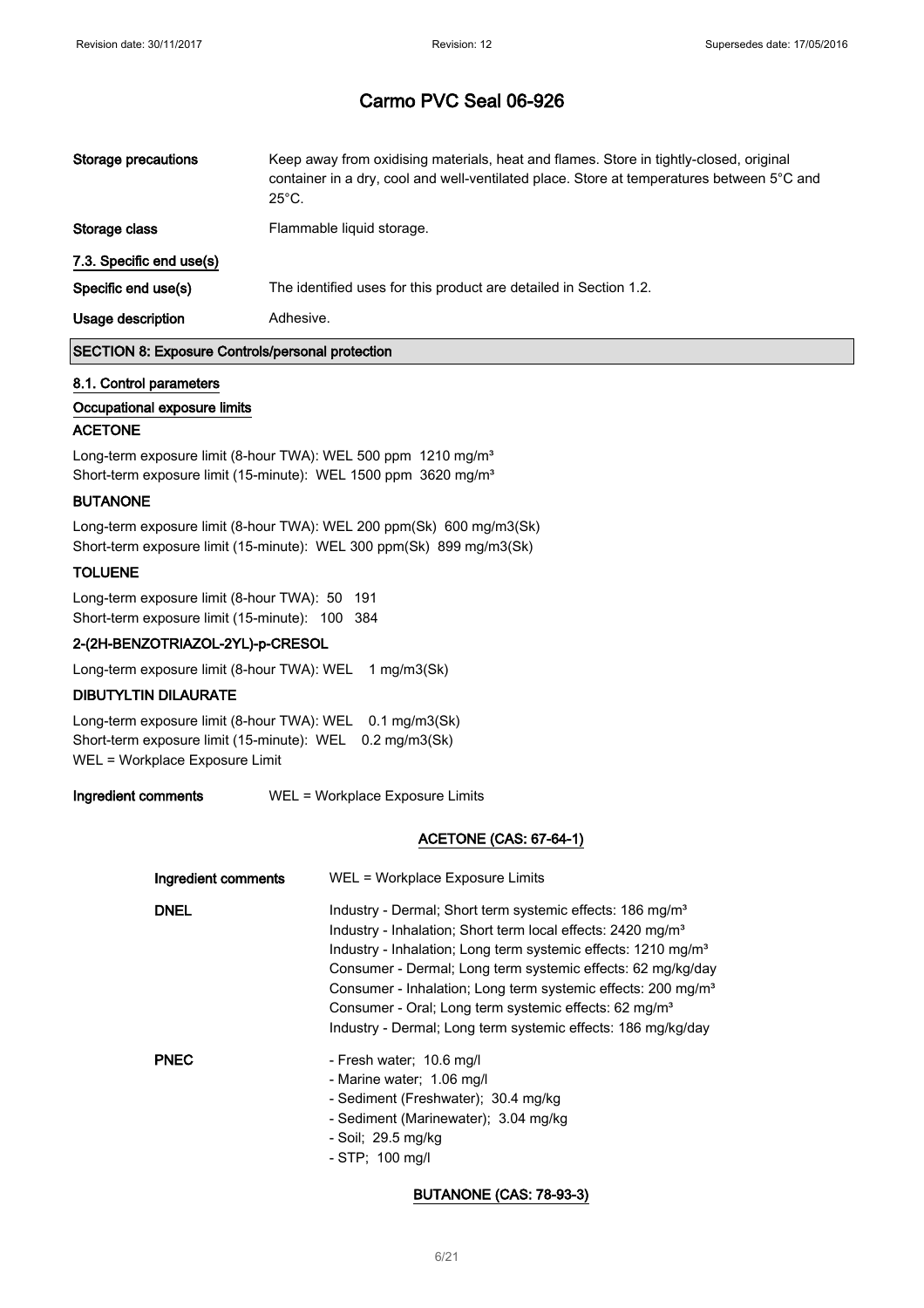| <b>DNEL</b> | Consumer - Oral; Long term systemic effects: 31 mg/kg/day<br>Consumer - Dermal; Long term systemic effects: 412 mg/kg/day<br>Industry - Dermal; Long term systemic effects: 1161 mg/kg/day<br>Consumer - Inhalation; Long term systemic effects: 106 mg/m <sup>3</sup><br>Industry - Inhalation; Long term systemic effects: 600 mg/m <sup>3</sup>                                                                                                                                                                                                                                                                                                                                  |
|-------------|-------------------------------------------------------------------------------------------------------------------------------------------------------------------------------------------------------------------------------------------------------------------------------------------------------------------------------------------------------------------------------------------------------------------------------------------------------------------------------------------------------------------------------------------------------------------------------------------------------------------------------------------------------------------------------------|
| <b>PNEC</b> | - Fresh water; 55.8 mg/l<br>- Marine water; 55.8 mg/l<br>- Intermittent release; 55.8 mg/l<br>- STP; 709 mg/l<br>- Sediment (Marinewater); 284.7 mg/kg<br>- Soil; 22.5 mg/kg<br>- Sediment (Freshwater); 284.7 mg/kg                                                                                                                                                                                                                                                                                                                                                                                                                                                                |
|             | <b>TOLUENE (CAS: 108-88-3)</b>                                                                                                                                                                                                                                                                                                                                                                                                                                                                                                                                                                                                                                                      |
| <b>DNEL</b> | Consumer - Oral; Long term systemic effects: 8.13 mg/m <sup>3</sup><br>Industry - Dermal; Long term systemic effects: 384 mg/kg/day<br>Consumer - Inhalation; Short term local effects: 226 mg/m <sup>3</sup><br>Consumer - Inhalation; Short term systemic effects: 226 mg/m <sup>3</sup><br>Industry - Inhalation; Short term systemic effects: 384 mg/m <sup>3</sup><br>Industry - Inhalation; Short term local effects: 384 mg/m <sup>3</sup><br>Industry - Inhalation; Long term local effects: 192 mg/m <sup>3</sup><br>Consumer - Inhalation; Long term systemic effects: 56.5 mg/m <sup>3</sup><br>Industry - Inhalation; Long term systemic effects: 192 mg/m <sup>3</sup> |
| <b>PNEC</b> | - Fresh water; 0.68 mg/l<br>- Sediment (Freshwater); 16.39 mg/kg<br>- STP; 13.61 mg/l<br>- Soil; 2.89 mg/kg                                                                                                                                                                                                                                                                                                                                                                                                                                                                                                                                                                         |
|             | EPOXY RESIN (Number average MW <= 700) (CAS: 25068-38-6)                                                                                                                                                                                                                                                                                                                                                                                                                                                                                                                                                                                                                            |
| <b>DNEL</b> | - Dermal; : 8.33 mg/kg/day<br>- Inhalation; : 12.25 mg/m <sup>3</sup>                                                                                                                                                                                                                                                                                                                                                                                                                                                                                                                                                                                                               |
| <b>PNEC</b> | - STP; 10 mg/l<br>- Fresh water; 0.006 mg/l<br>- Sediment (Freshwater); 0.0627 mg/kg<br>- Marine water; 0.0006 mg/l<br>- Sediment (Marinewater); 0.00627 mg/kg<br>- Soil; 0.0478 mg/kg                                                                                                                                                                                                                                                                                                                                                                                                                                                                                              |
|             | DIBUTYLTIN DILAURATE (CAS: 77-58-7)                                                                                                                                                                                                                                                                                                                                                                                                                                                                                                                                                                                                                                                 |
| <b>DNEL</b> | Industry - Dermal; Short term : 1 mg/kg/day<br>Industry - Inhalation; Short term : 0.07 mg/m <sup>3</sup><br>Industry - Dermal; Long term : 0.2 mg/kg/day<br>Industry - Inhalation; Long term 9.0 - 10.0, ISO 976: 0.01 mg/m <sup>3</sup><br>Consumer - Dermal; Short term : 0.5 mg/kg/day<br>Consumer - Inhalation; Short term : 0.02 mg/m <sup>3</sup><br>Consumer - Oral; Short term : 0.01 mg/kg/day<br>Consumer - Dermal; Long term : 0.08 mg/kg/day<br>Consumer - Inhalation; Long term : 0.003 mg/m <sup>3</sup>                                                                                                                                                             |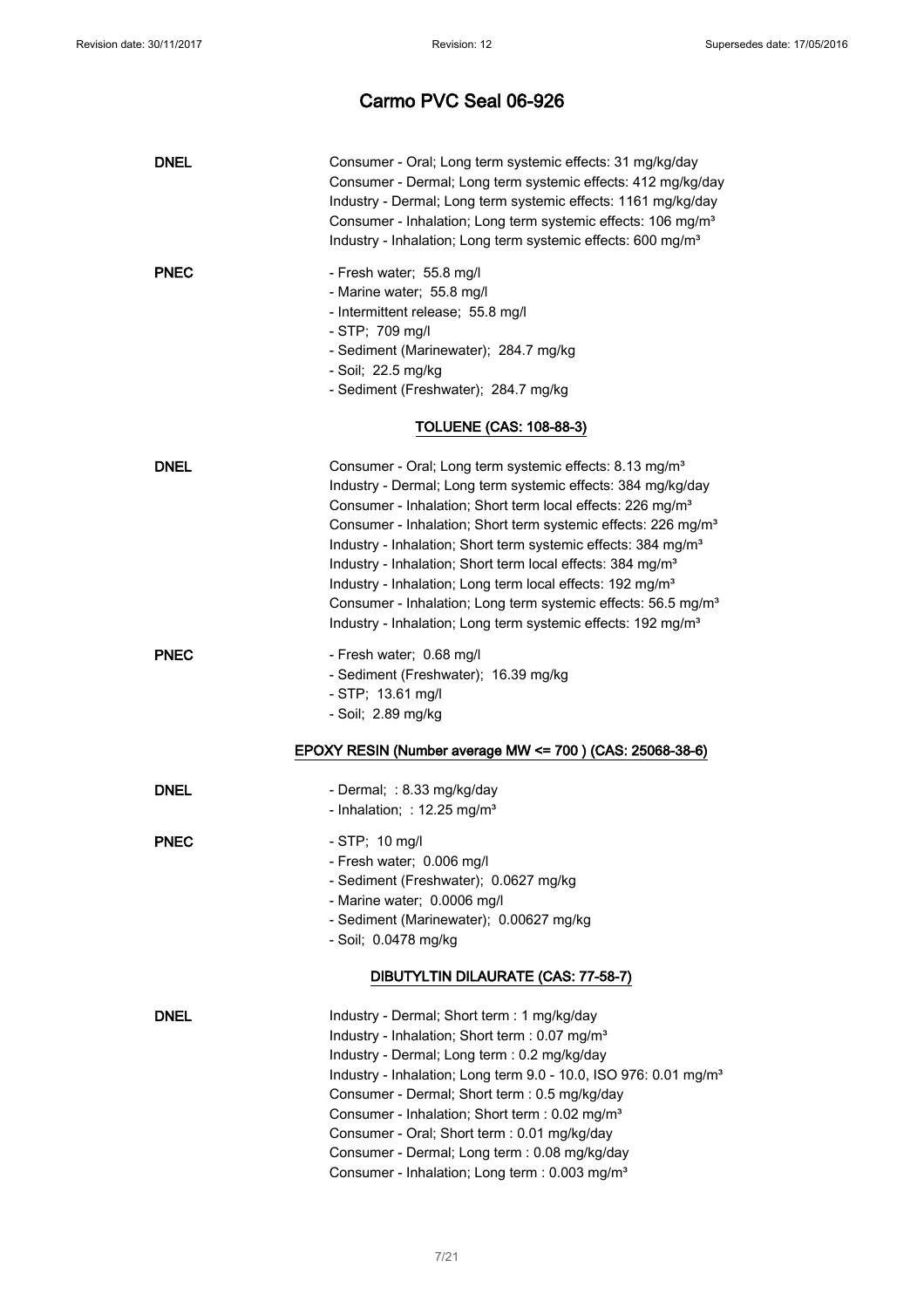| ۱ı<br>÷ |  |
|---------|--|
|---------|--|

Industry - Fresh water; 0.000463 mg/l Industry - Marine water; 0.0000463 mg/l Industry - STP; 100 mg/l Industry - Soil; 0.0407 mg/kg

### 8.2. Exposure controls

| Protective equipment                      |                                                                                                                                                                                                                                                                                                                                                                                                                                                                                                                                                                                                      |
|-------------------------------------------|------------------------------------------------------------------------------------------------------------------------------------------------------------------------------------------------------------------------------------------------------------------------------------------------------------------------------------------------------------------------------------------------------------------------------------------------------------------------------------------------------------------------------------------------------------------------------------------------------|
|                                           |                                                                                                                                                                                                                                                                                                                                                                                                                                                                                                                                                                                                      |
| Appropriate engineering<br>controls       | Provide adequate general and local exhaust ventilation. As this product contains ingredients<br>with exposure limits, process enclosures, local exhaust ventilation or other engineering<br>controls should be used to keep worker exposure below any statutory or recommended limits,<br>if use generates dust, fumes, gas, vapour or mist. This product should not be used under<br>conditions of poor ventilation unless a protective mask with an appropriate gas filter (i.e. type<br>A1 according to standard EN 14387) is used. Use explosion-proof general and local exhaust<br>ventilation. |
| Eye/face protection                       | The following protection should be worn: Chemical splash goggles or face shield. Eyewear<br>complying with an approved standard should be worn if a risk assessment indicates eye<br>contact is possible. Personal protective equipment for eye and face protection should comply<br>with European Standard EN166.                                                                                                                                                                                                                                                                                   |
| Hand protection                           | It is recommended that gloves are made of the following material: Butyl rubber. To protect<br>hands from chemicals, gloves should comply with European Standard EN374. When used<br>with mixtures, the protection time of gloves cannot be accurately estimated. The selected<br>gloves should have a breakthrough time of at least 4 hours.                                                                                                                                                                                                                                                         |
| Other skin and body<br>protection         | Wear appropriate clothing to prevent any possibility of liquid contact and repeated or<br>prolonged vapour contact.                                                                                                                                                                                                                                                                                                                                                                                                                                                                                  |
| Hygiene measures                          | Do not smoke in work area. Wash at the end of each work shift and before eating, smoking<br>and using the toilet. Wash promptly with soap and water if skin becomes contaminated.<br>Promptly remove any clothing that becomes contaminated. Use appropriate skin cream to<br>prevent drying of skin. Do not eat, drink or smoke when using this product.                                                                                                                                                                                                                                            |
| <b>Respiratory protection</b>             | Respiratory protection must be used if the airborne contamination exceeds the recommended<br>occupational exposure limit. If ventilation is inadequate, suitable respiratory protection must<br>be worn. Wear a respirator fitted with the following cartridge: Combination filter, type A2/P3.<br>Gas and combination filter cartridges should comply with European Standard EN14387.<br>Disposable filtering half mask respirators should comply with European Standard EN149 or<br>EN405. Check that the respirator fits tightly and the filter is changed regularly.                             |
| <b>Thermal hazards</b>                    | Contact with hot product can cause serious thermal burns.                                                                                                                                                                                                                                                                                                                                                                                                                                                                                                                                            |
| <b>Environmental exposure</b><br>controls | Emissions from ventilation or work process equipment should be checked to ensure they<br>comply with the requirements of environmental protection legislation. In some cases, fume<br>scrubbers, filters or engineering modifications to the process equipment will be necessary to<br>reduce emissions to acceptable levels. Keep container tightly sealed when not in use.                                                                                                                                                                                                                         |

#### 9.1. Information on basic physical and chemical properties

| Appearance | Liguid.          |
|------------|------------------|
| Colour     | Light (or pale). |
| Odour      | Ketonic.         |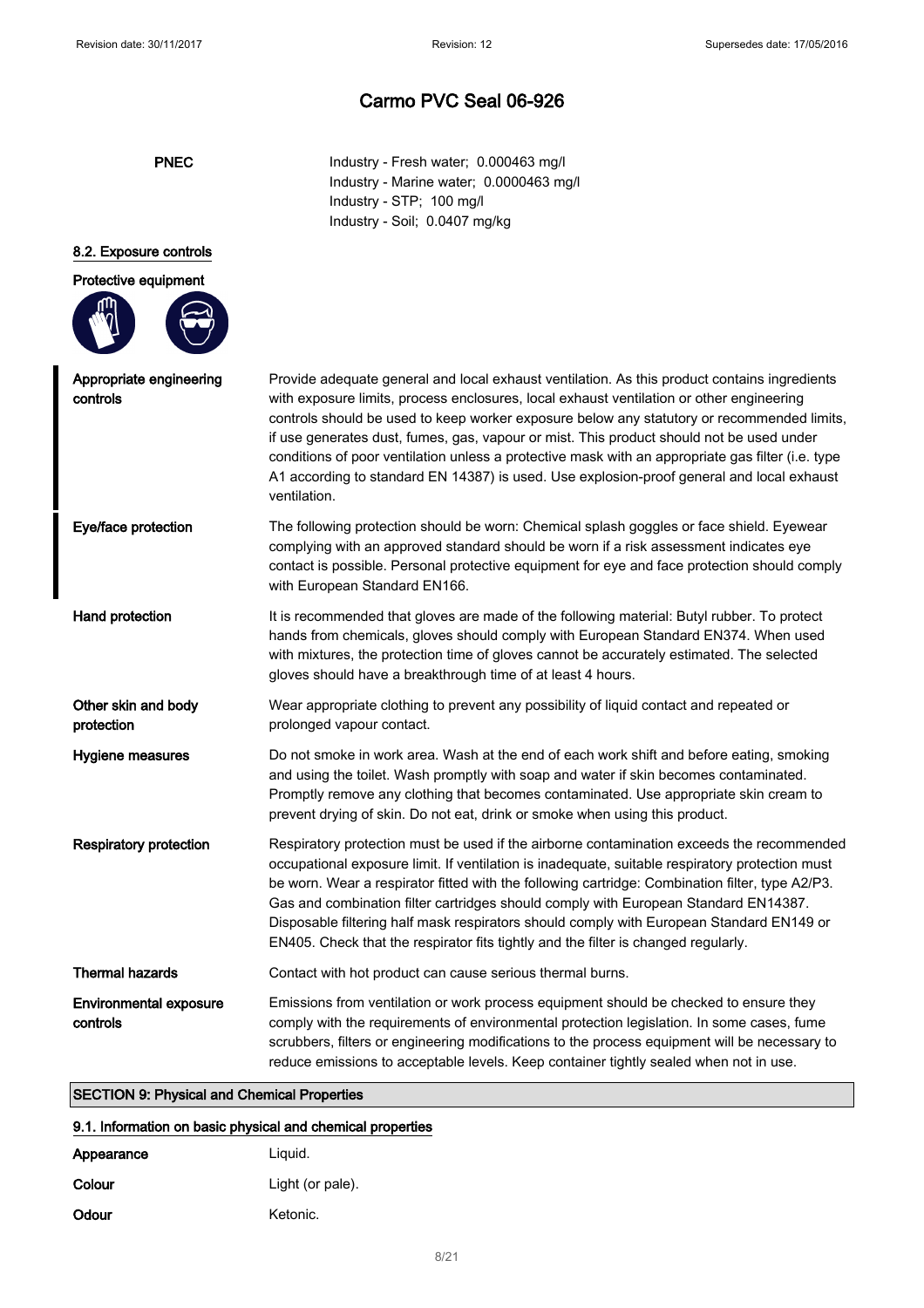$\overline{\mathbf{I}}$ 

## Carmo PVC Seal 06-926

| <b>Critical temperature</b><br>Volatile organic compound | Not available.<br>This product contains a maximum VOC content of 676 g/l.                                                                             |
|----------------------------------------------------------|-------------------------------------------------------------------------------------------------------------------------------------------------------|
| Saturation concentration                                 | Not available.                                                                                                                                        |
| <b>Volatility</b>                                        | Highly volatile.                                                                                                                                      |
| Molecular weight                                         | Not available.                                                                                                                                        |
| Particle size                                            | Not available.                                                                                                                                        |
| Refractive index                                         | Not relevant.                                                                                                                                         |
| 9.2. Other information                                   |                                                                                                                                                       |
| <b>Comments</b>                                          | Information declared as "Not available" or "Not applicable" is not considered to be relevant to<br>the implementation of the proper control measures. |
| <b>Oxidising properties</b>                              | Not determined.                                                                                                                                       |
| <b>Explosive under the influence</b><br>of a flame       | Yes                                                                                                                                                   |
| <b>Explosive properties</b>                              | Not determined.                                                                                                                                       |
| <b>Viscosity</b>                                         | 3,000- - 3,500 cP @ 23°C                                                                                                                              |
| <b>Decomposition Temperature</b>                         | Not available.                                                                                                                                        |
| Auto-ignition temperature                                | Not available.                                                                                                                                        |
| <b>Partition coefficient</b>                             | Not available.                                                                                                                                        |
| Solubility(ies)                                          | Soluble in water.                                                                                                                                     |
| <b>Bulk density</b>                                      | Not applicable.                                                                                                                                       |
| <b>Relative density</b>                                  | $0.868 \ @ 20^{\circ}$ C                                                                                                                              |
| Vapour density                                           | Not available.                                                                                                                                        |
| Vapour pressure                                          | Not available.                                                                                                                                        |
| Other flammability                                       | Not applicable.                                                                                                                                       |
| Upper/lower flammability or<br>explosive limits          | Upper flammable/explosive limit: 13 Lower flammable/explosive limit: 1                                                                                |
| Flammability (solid, gas)                                | Not applicable.                                                                                                                                       |
| <b>Evaporation factor</b>                                | Not available.                                                                                                                                        |
| <b>Evaporation rate</b>                                  | Not available.                                                                                                                                        |
| Flash point                                              | - 17°C CC (Closed cup).                                                                                                                               |
| Initial boiling point and range                          | 79.6°C @                                                                                                                                              |
| <b>Melting point</b>                                     | Not applicable.                                                                                                                                       |
| pH                                                       | Not relevant.                                                                                                                                         |
| <b>Odour threshold</b>                                   | Not available.                                                                                                                                        |

10.1. Reactivity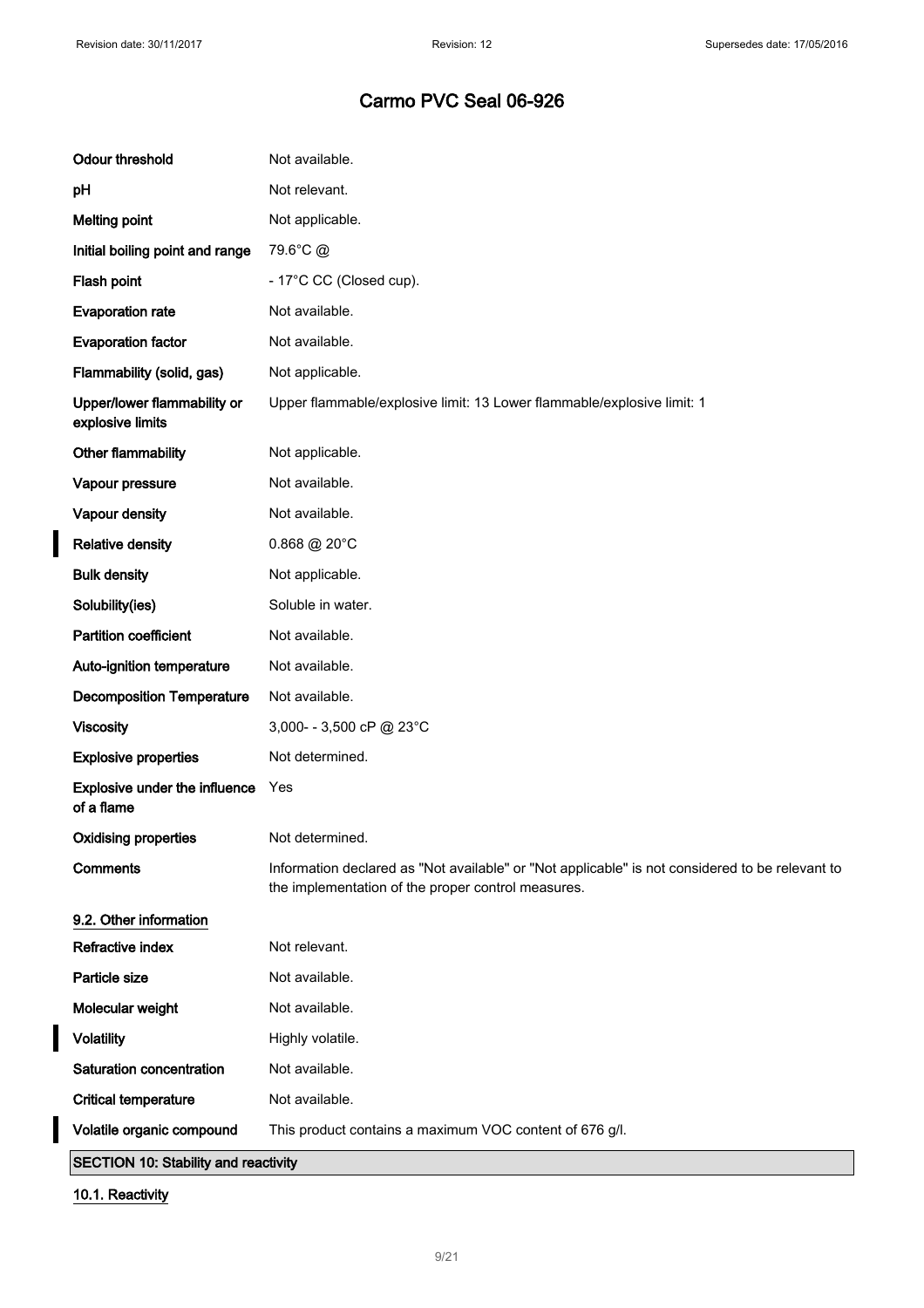$\overline{\phantom{a}}$ 

| Reactivity                                                          | The reactivity data for this product will be typical of those for the following class of materials:<br>Flammable/combustible materials. Ketones. Organic solvents.                                                                                                                                                  |  |  |  |
|---------------------------------------------------------------------|---------------------------------------------------------------------------------------------------------------------------------------------------------------------------------------------------------------------------------------------------------------------------------------------------------------------|--|--|--|
| 10.2. Chemical stability                                            |                                                                                                                                                                                                                                                                                                                     |  |  |  |
| <b>Stability</b>                                                    | Stable at normal ambient temperatures and when used as recommended.                                                                                                                                                                                                                                                 |  |  |  |
| 10.3. Possibility of hazardous reactions                            |                                                                                                                                                                                                                                                                                                                     |  |  |  |
| Possibility of hazardous<br>reactions                               | In use may form flammable/explosive vapour-air mixture.                                                                                                                                                                                                                                                             |  |  |  |
| 10.4. Conditions to avoid                                           |                                                                                                                                                                                                                                                                                                                     |  |  |  |
| <b>Conditions to avoid</b>                                          | Avoid heat, flames and other sources of ignition. Avoid exposure to high temperatures or<br>direct sunlight. Static electricity and formation of sparks must be prevented. Containers can<br>burst violently or explode when heated, due to excessive pressure build-up. Keep at<br>temperature not exceeding 25°C. |  |  |  |
| 10.5. Incompatible materials                                        |                                                                                                                                                                                                                                                                                                                     |  |  |  |
| Materials to avoid                                                  | No specific material or group of materials is likely to react with the product to produce a<br>hazardous situation.                                                                                                                                                                                                 |  |  |  |
| 10.6. Hazardous decomposition products                              |                                                                                                                                                                                                                                                                                                                     |  |  |  |
| Hazardous decomposition<br>products                                 | Heating may generate the following products: Carbon dioxide (CO2). Carbon monoxide (CO).                                                                                                                                                                                                                            |  |  |  |
| <b>SECTION 11: Toxicological information</b>                        |                                                                                                                                                                                                                                                                                                                     |  |  |  |
| 11.1. Information on toxicological effects                          |                                                                                                                                                                                                                                                                                                                     |  |  |  |
| Acute toxicity - oral                                               |                                                                                                                                                                                                                                                                                                                     |  |  |  |
| Notes (oral LD <sub>50</sub> )                                      | Not determined.                                                                                                                                                                                                                                                                                                     |  |  |  |
| Acute toxicity - dermal<br>Notes (dermal LD <sub>50</sub> )         | Not determined.                                                                                                                                                                                                                                                                                                     |  |  |  |
|                                                                     |                                                                                                                                                                                                                                                                                                                     |  |  |  |
| Acute toxicity - inhalation<br>Notes (inhalation LC <sub>50</sub> ) | Not determined.                                                                                                                                                                                                                                                                                                     |  |  |  |
| Skin corrosion/irritation<br>Skin corrosion/irritation              | Skin irritation.                                                                                                                                                                                                                                                                                                    |  |  |  |
| <b>General information</b>                                          | Contains epoxy constituents. May produce an allergic reaction. Suspected of damaging the<br>unborn child.                                                                                                                                                                                                           |  |  |  |
| Inhalation                                                          | Harmful: danger of serious damage to health by prolonged exposure through inhalation.<br>Vapours may cause drowsiness and dizziness. May cause damage to organs through<br>prolonged or repeated exposure if inhaled.                                                                                               |  |  |  |
| Ingestion                                                           | May cause stomach pain or vomiting.                                                                                                                                                                                                                                                                                 |  |  |  |
| <b>Skin contact</b>                                                 | The product contains a small amount of sensitising substance. The product contains organic<br>solvents. Irritating to skin.                                                                                                                                                                                         |  |  |  |
| Eye contact                                                         | May cause severe eye irritation.                                                                                                                                                                                                                                                                                    |  |  |  |
| Acute and chronic health<br>hazards                                 | Contains a substance/a group of substances which may damage the unborn child.                                                                                                                                                                                                                                       |  |  |  |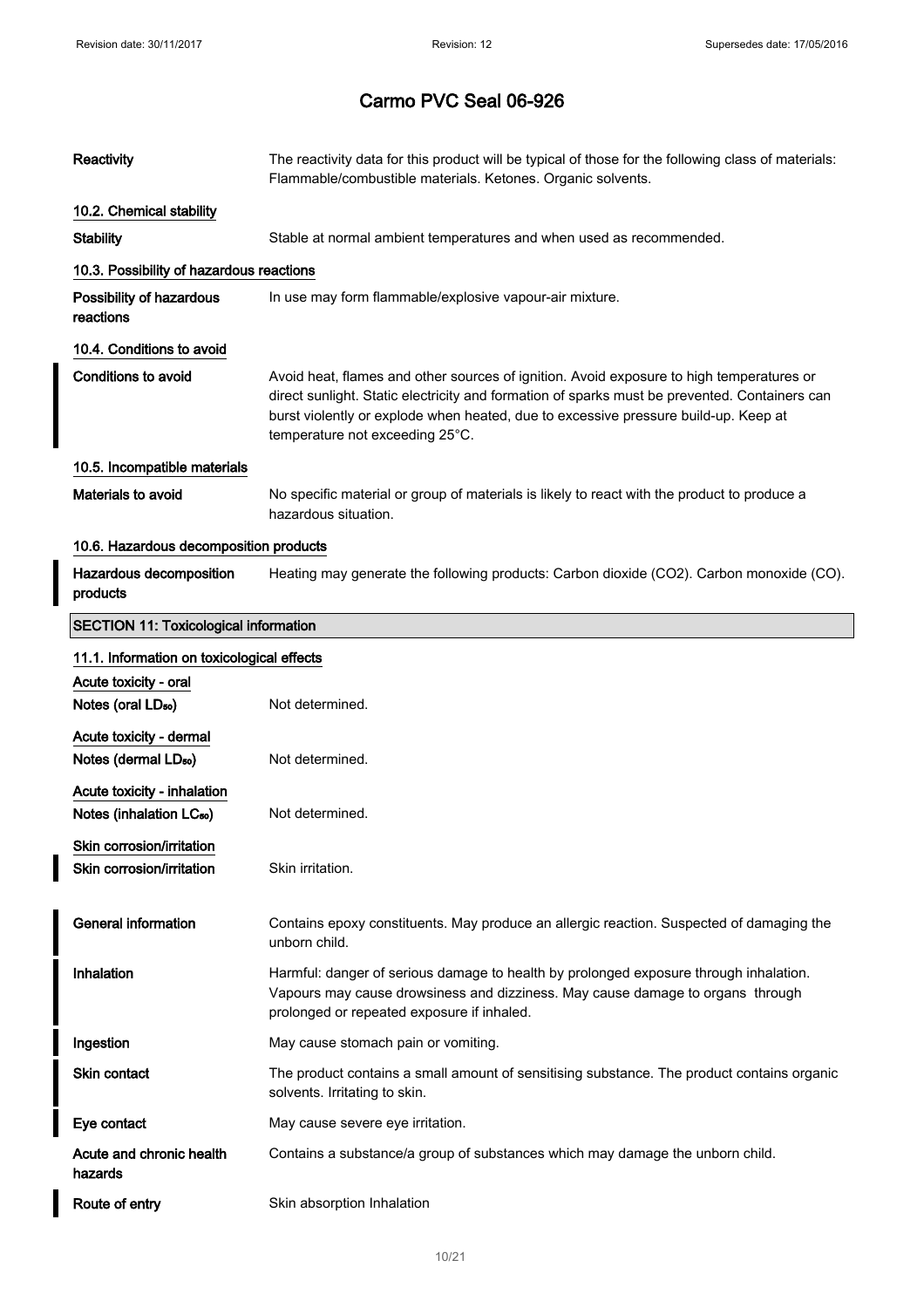### **ACETONE**

| Acute toxicity - oral                                        |         |
|--------------------------------------------------------------|---------|
| Acute toxicity oral (LD <sub>50</sub><br>mg/kg)              | 5,800.0 |
| <b>Species</b>                                               | Rat     |
| ATE oral (mg/kg)                                             | 5,800.0 |
| Acute toxicity - dermal                                      |         |
| Acute toxicity dermal (LD <sub>50</sub> 7,400.0<br>mg/kg)    |         |
| <b>Species</b>                                               | Rabbit  |
| Acute toxicity - inhalation                                  |         |
| Acute toxicity inhalation<br>(LC <sub>50</sub> vapours mg/l) | 76.0    |
| <b>Species</b>                                               | Rat     |
| <b>ATE inhalation (vapours</b><br>mg/l)                      | 76.0    |
| Acute toxicity - oral                                        |         |
| Acute toxicity oral (LD <sub>50</sub>                        | 2,193.0 |

### BUTANONE

| Acute toxicity oral (LD <sub>50</sub><br>2,193.0 |
|--------------------------------------------------|
| Rat                                              |
| 2,193.0                                          |
|                                                  |
| Acute toxicity dermal (LD <sub>50</sub> 5,050.0  |
| Rabbit                                           |
| 5,050.0                                          |
|                                                  |
| 5,000.0                                          |
| Rat                                              |
| 5,000.0                                          |
|                                                  |

### TOLUENE

| Acute toxicity - oral                           |         |  |
|-------------------------------------------------|---------|--|
| Acute toxicity oral (LD <sub>50</sub><br>mg/kg) | 4.328.0 |  |
| <b>Species</b>                                  | Rat     |  |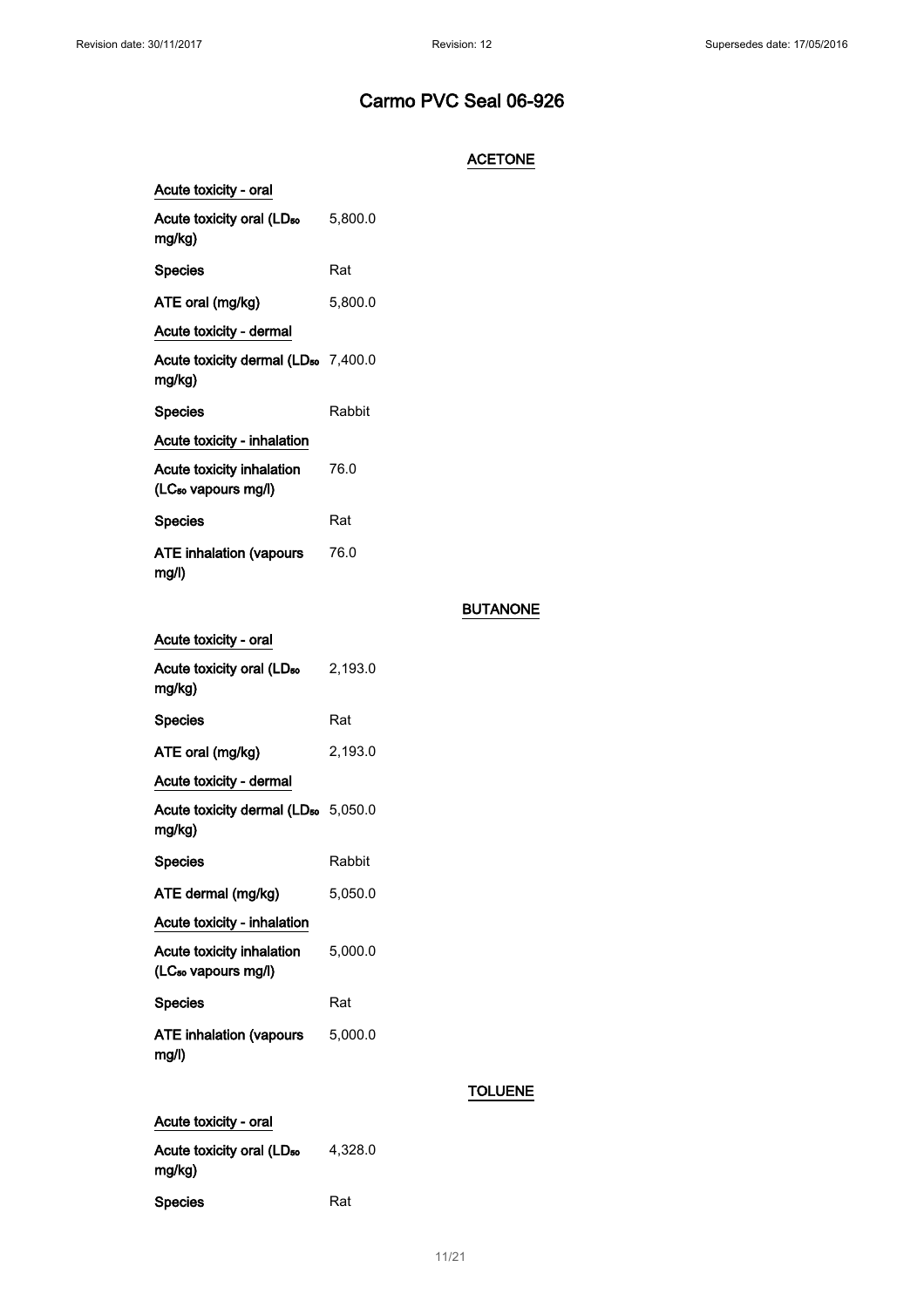| ATE oral (mg/kg)                                             | 4,328.0 |
|--------------------------------------------------------------|---------|
| Acute toxicity - dermal                                      |         |
| Acute toxicity dermal (LD <sub>50</sub> 6,000.0<br>ma/ka)    |         |
| <b>Species</b>                                               | Rabbit  |
| ATE dermal (mg/kg)                                           | 6,000.0 |
| Acute toxicity - inhalation                                  |         |
| Acute toxicity inhalation<br>(LC <sub>50</sub> vapours mg/l) | 21.0    |
| <b>Species</b>                                               | Rat     |
| <b>ATE inhalation (vapours</b><br>mq/l                       | 21.0    |

### 2-(2H-BENZOTRIAZOL-2YL)-p-CRESOL

| Acute toxicity - oral                                          |                                        |
|----------------------------------------------------------------|----------------------------------------|
| Acute toxicity oral (LD <sub>50</sub><br>mg/kg)                | 2,500.0                                |
| <b>Species</b>                                                 | Rat                                    |
| ATE oral (mg/kg)                                               | 2,500.0                                |
| Acute toxicity - dermal                                        |                                        |
| Acute toxicity dermal (LD <sub>50</sub> 1,500.0<br>mg/kg)      |                                        |
| <b>Species</b>                                                 | Rat                                    |
| ATE dermal (mg/kg)                                             | 1,500.0                                |
| Acute toxicity - inhalation                                    |                                        |
| Acute toxicity inhalation<br>(LC <sub>so</sub> dust/mist mg/l) | 650.0                                  |
| <b>Species</b>                                                 | Rat                                    |
| <b>ATE</b> inhalation<br>(dusts/mists mg/l)                    | 600.0                                  |
|                                                                | EPOXY RESIN (Number average MW <= 700) |
| Acute toxicity - oral                                          |                                        |
| Acute toxicity oral (LD <sub>50</sub><br>mg/kg)                | 15,000.0                               |
| <b>Species</b>                                                 | Rat                                    |
| ATE oral (mg/kg)                                               | 15,000.0                               |
| Acute toxicity - dermal                                        |                                        |
| Acute toxicity dermal (LD <sub>50</sub> 23,000.0<br>mg/kg)     |                                        |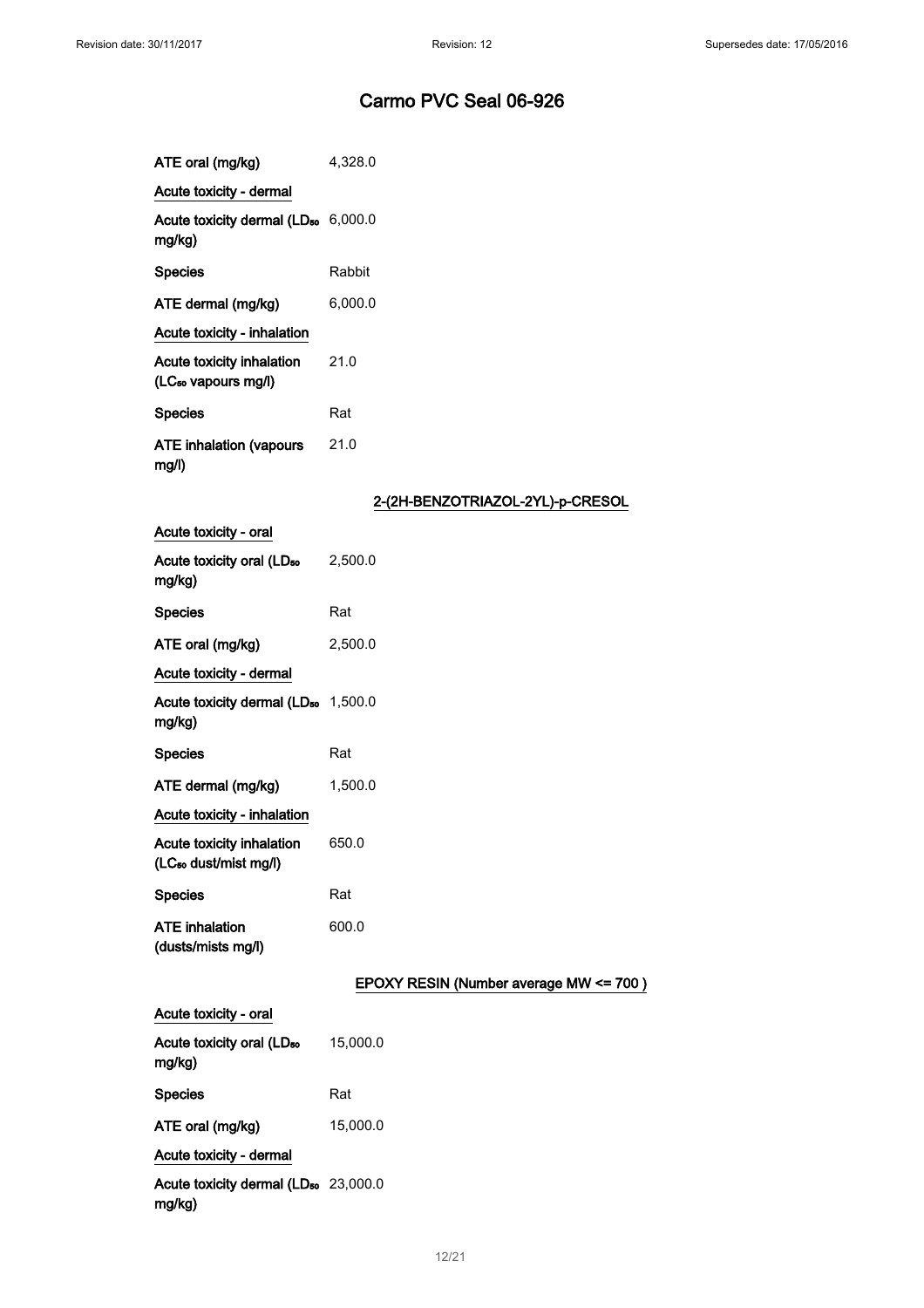| <b>Species</b>                                            | Rat                                                                                                            |  |  |  |
|-----------------------------------------------------------|----------------------------------------------------------------------------------------------------------------|--|--|--|
| ATE dermal (mg/kg)                                        | 23,000.0                                                                                                       |  |  |  |
|                                                           | bisphenolF-epoxy resin                                                                                         |  |  |  |
| Acute toxicity - oral                                     |                                                                                                                |  |  |  |
| Acute toxicity oral (LD <sub>50</sub><br>mg/kg)           | 2,000.0                                                                                                        |  |  |  |
| <b>Species</b>                                            | Rat                                                                                                            |  |  |  |
|                                                           | <b>DIBUTYLTIN DILAURATE</b>                                                                                    |  |  |  |
| Acute toxicity - oral                                     |                                                                                                                |  |  |  |
| Acute toxicity oral (LD <sub>50</sub><br>mg/kg)           | 2,071.0                                                                                                        |  |  |  |
| <b>Species</b>                                            | Rat                                                                                                            |  |  |  |
| Notes (oral LD <sub>50</sub> )                            | 9.0 - 10.0, ISO 976                                                                                            |  |  |  |
| ATE oral (mg/kg)                                          | 2,071.0                                                                                                        |  |  |  |
| Acute toxicity - dermal                                   |                                                                                                                |  |  |  |
| Acute toxicity dermal (LD <sub>50</sub> 2,001.0<br>mg/kg) |                                                                                                                |  |  |  |
| <b>Species</b>                                            | Rat                                                                                                            |  |  |  |
| ATE dermal (mg/kg)                                        | 2,001.0                                                                                                        |  |  |  |
| Acute toxicity - inhalation                               |                                                                                                                |  |  |  |
| Notes (inhalation LC <sub>50</sub> )                      | Not relevant.                                                                                                  |  |  |  |
| Serious eye damage/irritation                             |                                                                                                                |  |  |  |
| Serious eye<br>damage/irritation                          | Corrosive to skin. Corrosivity to eyes is assumed. No testing is needed.                                       |  |  |  |
| Skin sensitisation                                        |                                                                                                                |  |  |  |
| <b>Skin sensitisation</b>                                 | Guinea pig maximization test (GPMT) - Guinea pig: 9.0 - 10.0, ISO 976 Sensitising.                             |  |  |  |
| Germ cell mutagenicity                                    |                                                                                                                |  |  |  |
| Genotoxicity - in vitro                                   | Chromosome aberration: Positive.                                                                               |  |  |  |
| Carcinogenicity                                           |                                                                                                                |  |  |  |
| Carcinogenicity                                           | NOAEL 133 ppm, Oral, Rat NOAEL 152 ppm, Oral, Mouse There is no evidence<br>that the product can cause cancer. |  |  |  |
| Reproductive toxicity                                     |                                                                                                                |  |  |  |
| Reproductive toxicity -<br>fertility                      | One-generation study - NOAEL 0.3 mg/kg, Oral, Rat Known reproductive toxicant<br>based on animal evidence.     |  |  |  |
| Reproductive toxicity -<br>development                    | Teratogenicity: - NOAEL: 5 mg/kg, Oral, Rat Known reproductive toxicant based on<br>animal evidence.           |  |  |  |
| Specific target organ toxicity - single exposure          |                                                                                                                |  |  |  |
| STOT - single exposure                                    | Not determined.                                                                                                |  |  |  |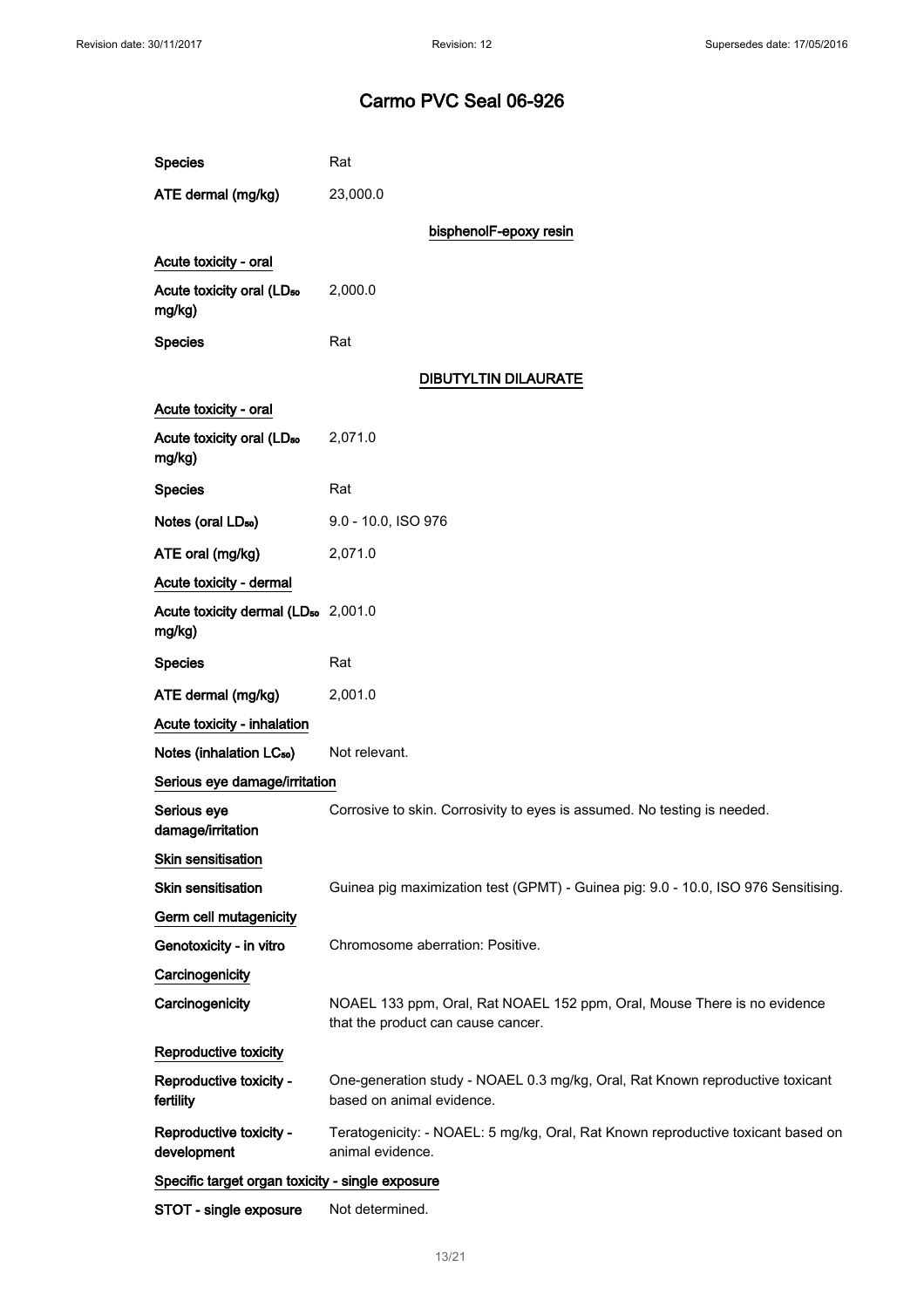|                                             | Specific target organ toxicity - repeated exposure                                                                                                                                                                            |                 |                                                                                                                                                                                |  |  |
|---------------------------------------------|-------------------------------------------------------------------------------------------------------------------------------------------------------------------------------------------------------------------------------|-----------------|--------------------------------------------------------------------------------------------------------------------------------------------------------------------------------|--|--|
|                                             |                                                                                                                                                                                                                               |                 | STOT - repeated exposure NOAEL 0.3 mg/kg, Oral, Rat                                                                                                                            |  |  |
|                                             | <b>Target organs</b>                                                                                                                                                                                                          |                 | Glands                                                                                                                                                                         |  |  |
|                                             | <b>Aspiration hazard</b>                                                                                                                                                                                                      |                 |                                                                                                                                                                                |  |  |
|                                             | Aspiration hazard                                                                                                                                                                                                             |                 | Kinematic viscosity > 20.5 mm <sup>2</sup> /s.                                                                                                                                 |  |  |
|                                             | <b>SECTION 12: Ecological Information</b>                                                                                                                                                                                     |                 |                                                                                                                                                                                |  |  |
| Ecotoxicity                                 | Dangerous for the environment if discharged into watercourses. The product components are<br>not classified as environmentally hazardous. However, large or frequent spills may have<br>hazardous effects on the environment. |                 |                                                                                                                                                                                |  |  |
| 12.1. Toxicity                              |                                                                                                                                                                                                                               |                 |                                                                                                                                                                                |  |  |
| <b>Toxicity</b>                             |                                                                                                                                                                                                                               |                 | Not considered toxic to fish.                                                                                                                                                  |  |  |
| Acute toxicity - fish                       |                                                                                                                                                                                                                               | Not determined. |                                                                                                                                                                                |  |  |
| Acute toxicity - aquatic<br>invertebrates   |                                                                                                                                                                                                                               | Not determined. |                                                                                                                                                                                |  |  |
|                                             | Acute toxicity - aquatic plants                                                                                                                                                                                               | Not determined. |                                                                                                                                                                                |  |  |
| Acute toxicity -<br>microorganisms          |                                                                                                                                                                                                                               | Not determined. |                                                                                                                                                                                |  |  |
| Acute toxicity - terrestrial                |                                                                                                                                                                                                                               | Not determined. |                                                                                                                                                                                |  |  |
| stage                                       | Chronic toxicity - fish early life                                                                                                                                                                                            | Not determined. |                                                                                                                                                                                |  |  |
| and sac fry stages                          | Short term toxicity - embryo                                                                                                                                                                                                  | Not determined. |                                                                                                                                                                                |  |  |
| Chronic toxicity - aquatic<br>invertebrates |                                                                                                                                                                                                                               | Not determined. |                                                                                                                                                                                |  |  |
|                                             |                                                                                                                                                                                                                               |                 | <b>ACETONE</b>                                                                                                                                                                 |  |  |
|                                             |                                                                                                                                                                                                                               |                 |                                                                                                                                                                                |  |  |
|                                             | Acute toxicity - fish                                                                                                                                                                                                         |                 | LC50, 96 hours: 5540 mg/l, Onchorhynchus mykiss (Rainbow trout)<br>LC50, 96 hours: 8,300 mg/l, Lepomis macrochirus (Bluegill)<br>LC <sub>50</sub> , 96 hours: >100 mg/l, Algae |  |  |
|                                             | Acute toxicity - aquatic<br>invertebrates                                                                                                                                                                                     |                 | EC <sub>50</sub> , 48 hours: 8,800 mg/l, Daphnia magna                                                                                                                         |  |  |
|                                             | Acute toxicity - aquatic<br>plants                                                                                                                                                                                            |                 | NOEC, 96 hours: 430 mg/l, Freshwater algae<br>IC <sub>50</sub> , 72 hours: >100 mg/l, Fish                                                                                     |  |  |
|                                             | Chronic toxicity - aquatic<br>invertebrates                                                                                                                                                                                   |                 | NOEC, 28 days: 10-<100 mg/l, Freshwater invertebrates                                                                                                                          |  |  |
|                                             |                                                                                                                                                                                                                               |                 | <b>BUTANONE</b>                                                                                                                                                                |  |  |
|                                             | Acute toxicity - fish                                                                                                                                                                                                         |                 | LC50, 96 hours: 2993 mg/l, Pimephales promelas (Fat-head Minnow)<br>LC50, 48 hours: > 100 mg/l, Leuciscus idus (Golden orfe)                                                   |  |  |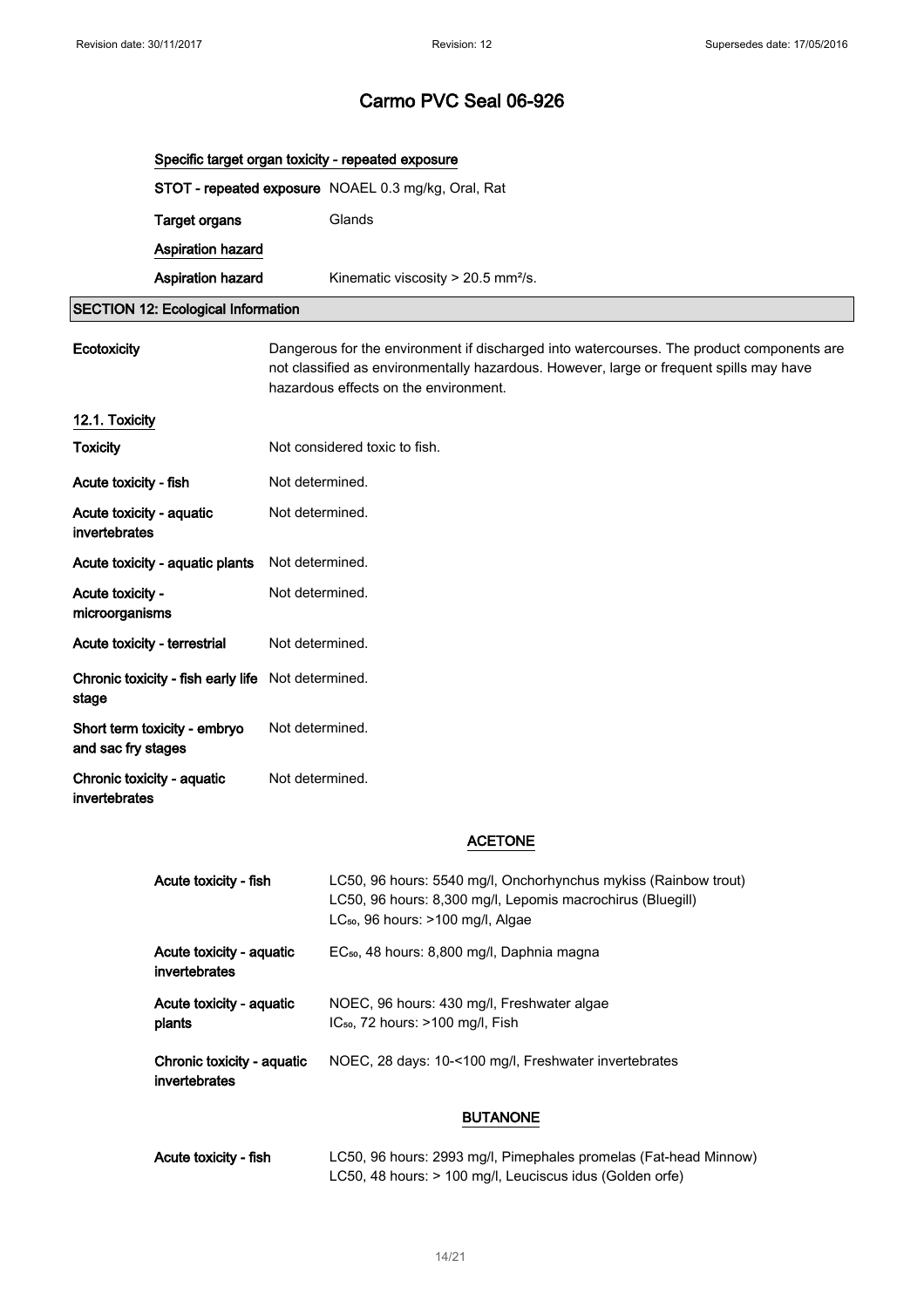| Acute toxicity - aquatic<br>invertebrates | EC <sub>50</sub> , 48 hours: 308 mg/l, Daphnia magna                                                                   |
|-------------------------------------------|------------------------------------------------------------------------------------------------------------------------|
| Acute toxicity - aquatic<br>plants        | EC <sub>50</sub> , 96 hours: 2029, Pseudokirchneriella subcapitata                                                     |
| Acute toxicity -<br>microorganisms        | EC <sub>50</sub> , 96 hours: > 50 mg/l, Activated sludge                                                               |
|                                           | <b>TOLUENE</b>                                                                                                         |
| Acute toxicity - fish                     | LC50, 96 hours: 13 mg/l, Carassius auratus (Goldfish)<br>LC50, 96 hours: 24 mg/l, Onchorhynchus mykiss (Rainbow trout) |
| Acute toxicity - aquatic<br>invertebrates | EC <sub>50</sub> , 48 hours: 11.5 mg/l, Daphnia magna                                                                  |
| Acute toxicity - aquatic<br>plants        | IC <sub>50</sub> , 72 hours: 12 mg/l, Selenastrum capricornutum                                                        |
| Acute toxicity -<br>microorganisms        | NOEC, : 29 mg/l, Activated sludge                                                                                      |
|                                           | 2-(2H-BENZOTRIAZOL-2YL)-p-CRESOL                                                                                       |
| Acute toxicity - fish                     | LC <sub>50</sub> , 96 hours: >100 mg/l, Algae                                                                          |
| Acute toxicity - aquatic<br>invertebrates | EC <sub>50</sub> , 48 hours: >1,000 mg/l, Daphnia magna                                                                |
| Acute toxicity - aquatic<br>plants        | IC <sub>50</sub> , 72 hours: >100 mg/l, Fish                                                                           |
| Chronic aquatic toxicity                  |                                                                                                                        |
| <b>NOEC</b>                               | $0.001 < NOEC \leq 0.01$                                                                                               |
| Degradability                             | Rapidly degradable                                                                                                     |
| M factor (Chronic)                        | 1                                                                                                                      |
|                                           | EPOXY RESIN (Number average MW <= 700)                                                                                 |
| Acute toxicity - fish                     | LC50, 96 hours: 2.0 mg/l, Leuciscus idus (Golden orfe)                                                                 |
| Acute toxicity - aquatic<br>invertebrates | EC <sub>50</sub> , 48 hours: 1.8 mg/l, Daphnia magna                                                                   |
| Acute toxicity - aquatic<br>plants        | EC <sub>50</sub> , 96 hours: 11.0 mg/l, Freshwater algae                                                               |
|                                           | bisphenolF-epoxy resin                                                                                                 |
| Acute toxicity - fish                     | LC50, 96 hours: > 100 mg/l, Leuciscus idus (Golden orfe)                                                               |
| Acute toxicity - aquatic<br>invertebrates | EC <sub>50</sub> , 96 hours: > 100 mg/l, Daphnia magna                                                                 |
|                                           | <b>DIBUTYLTIN DILAURATE</b>                                                                                            |

Acute aquatic toxicity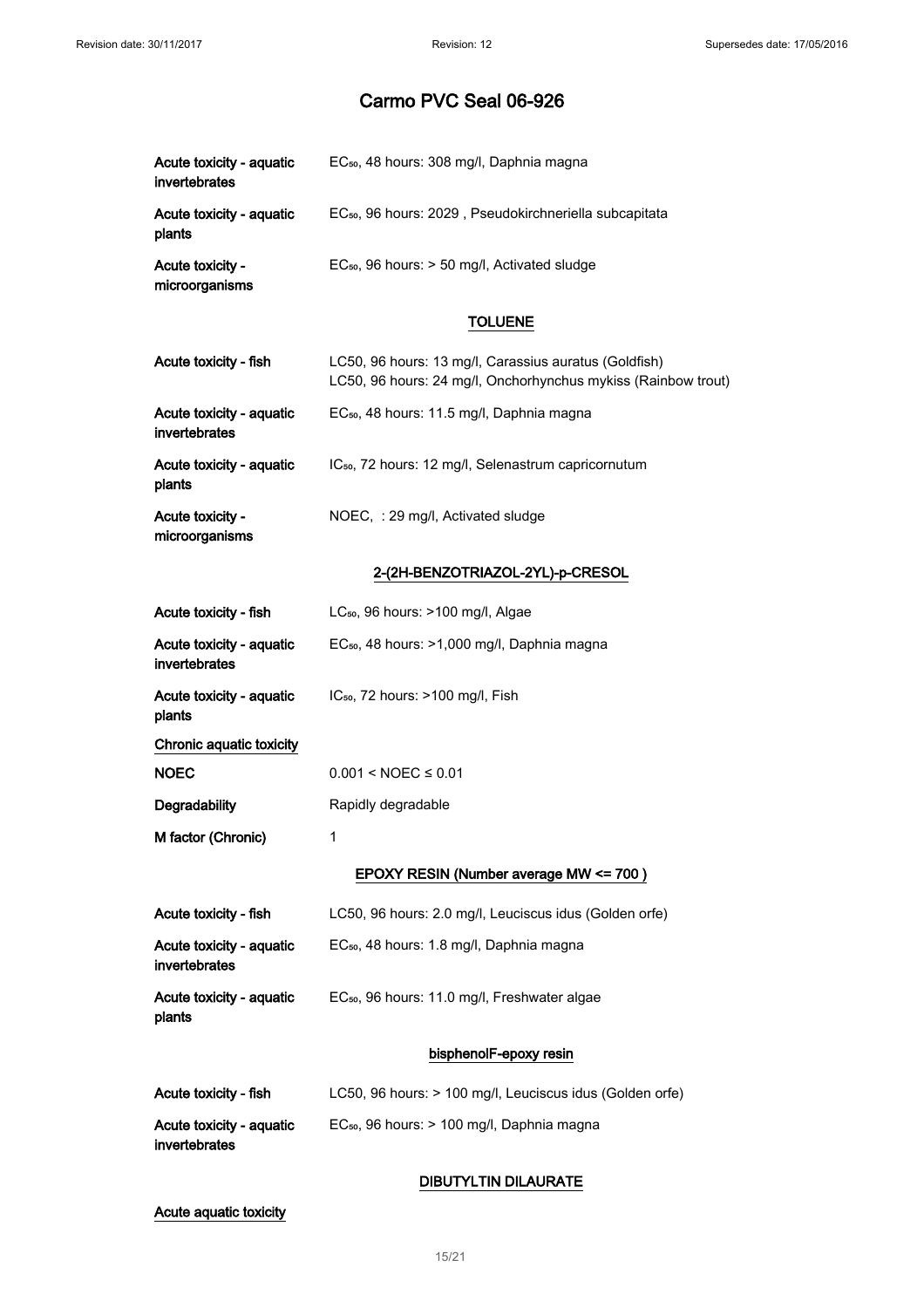|                               | $LE(C)$ 50                                |                 | $0.1 < L(E)C50 \le 1$                                                                                      |
|-------------------------------|-------------------------------------------|-----------------|------------------------------------------------------------------------------------------------------------|
|                               | M factor (Acute)                          |                 | 1                                                                                                          |
|                               | Acute toxicity - fish                     |                 | LC <sub>50</sub> , 96 hours: 3.1 mg/l, Algae                                                               |
|                               | Acute toxicity - aquatic<br>invertebrates |                 | EC <sub>50</sub> , 48 hours: < 0.463 mg/l, Daphnia magna                                                   |
|                               | Acute toxicity - aquatic<br>plants        |                 | EC <sub>50</sub> , 72 hours: > 1 mg/l, Freshwater plants                                                   |
|                               | Chronic aquatic toxicity                  |                 |                                                                                                            |
|                               | M factor (Chronic)                        |                 | 1                                                                                                          |
|                               | 12.2. Persistence and degradability       |                 |                                                                                                            |
|                               |                                           |                 | Persistence and degradability The product is expected to be biodegradable.                                 |
| Phototransformation           |                                           | Not relevant.   |                                                                                                            |
| <b>Stability (hydrolysis)</b> |                                           | Not determined. |                                                                                                            |
| Biodegradation                |                                           | Not determined. |                                                                                                            |
|                               | Biological oxygen demand                  | Not determined. |                                                                                                            |
|                               | Chemical oxygen demand                    | Not determined. |                                                                                                            |
|                               |                                           |                 | <b>ACETONE</b>                                                                                             |
|                               |                                           |                 |                                                                                                            |
|                               | Persistence and<br>degradability          |                 | The product is readily biodegradable.                                                                      |
|                               | Biodegradation                            |                 | - Degradation (%): days<br>readily biodegradable<br>- Degradation (%) 91: 28 days<br>readily biodegradable |
|                               |                                           |                 | Biological oxygen demand 1.9 g O <sub>2</sub> /g substance                                                 |
|                               |                                           |                 | <b>Chemical oxygen demand</b> $2.1 g O2/g$ substance                                                       |
|                               |                                           |                 | <b>BUTANONE</b>                                                                                            |
|                               | Persistence and<br>degradability          |                 | The product is biodegradable.                                                                              |
|                               | Biodegradation                            |                 | Water - Degradation (%) 98: 28 days<br>readily biodegradable                                               |
|                               |                                           |                 | TOLUENE                                                                                                    |
|                               | Persistence and<br>degradability          |                 | The product is readily biodegradable.                                                                      |
|                               | Biodegradation                            |                 | - Degradation (%) 86: 20 days<br>readily biodegradable                                                     |

12.3. Bioaccumulative potential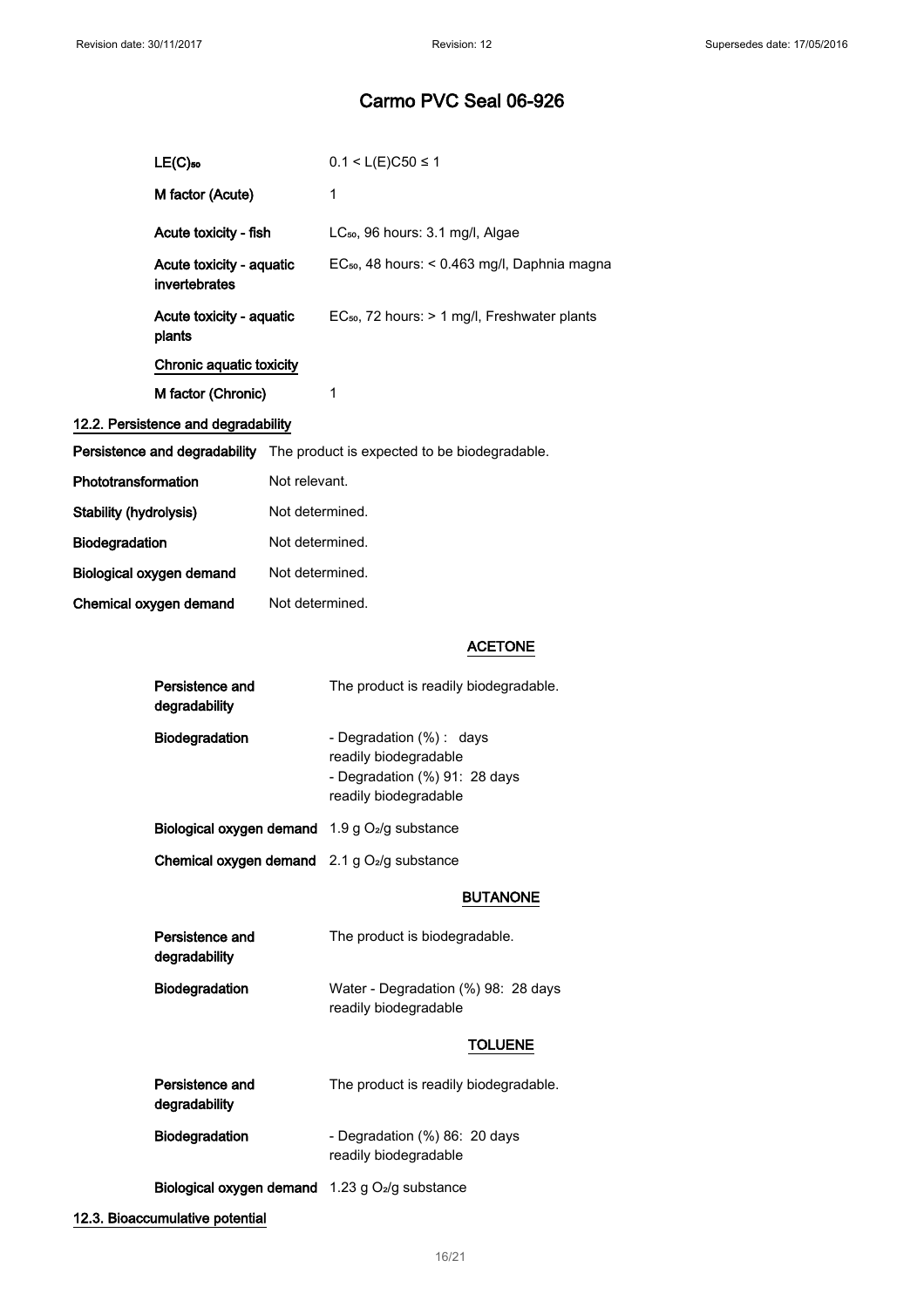|                                      | <b>Bioaccumulative potential</b><br>The product does not contain any substances expected to be bioaccumulating. |                 |                                                                                                          |  |  |  |
|--------------------------------------|-----------------------------------------------------------------------------------------------------------------|-----------------|----------------------------------------------------------------------------------------------------------|--|--|--|
| <b>Partition coefficient</b>         |                                                                                                                 |                 | Not available.                                                                                           |  |  |  |
|                                      |                                                                                                                 |                 | <b>ACETONE</b>                                                                                           |  |  |  |
|                                      | <b>Bioaccumulative potential</b>                                                                                |                 | The product is not bioaccumulating. BCF: < 10, Will not accumulate                                       |  |  |  |
|                                      |                                                                                                                 |                 | <b>BUTANONE</b>                                                                                          |  |  |  |
|                                      | <b>Bioaccumulative potential</b>                                                                                |                 | The product is not bioaccumulating.                                                                      |  |  |  |
|                                      |                                                                                                                 |                 | <b>TOLUENE</b>                                                                                           |  |  |  |
|                                      | <b>Bioaccumulative potential</b>                                                                                |                 | The product is not bioaccumulating. BCF: ,                                                               |  |  |  |
|                                      |                                                                                                                 |                 | <b>DIBUTYLTIN DILAURATE</b>                                                                              |  |  |  |
|                                      | <b>Bioaccumulative potential</b>                                                                                |                 | Bioaccumulation is unlikely to be significant because of the low water-solubility of<br>this product.    |  |  |  |
|                                      | <b>Partition coefficient</b>                                                                                    |                 | log Kow: 4.44                                                                                            |  |  |  |
| 12.4. Mobility in soil               |                                                                                                                 |                 |                                                                                                          |  |  |  |
| <b>Mobility</b>                      |                                                                                                                 | surfaces.       | The product contains volatile organic compounds (VOCs) which will evaporate easily from all              |  |  |  |
| Adsorption/desorption<br>coefficient |                                                                                                                 | Not determined. |                                                                                                          |  |  |  |
| Henry's law constant                 |                                                                                                                 | Not determined. |                                                                                                          |  |  |  |
| Surface tension                      |                                                                                                                 |                 | Not determined.                                                                                          |  |  |  |
|                                      |                                                                                                                 |                 | <b>BUTANONE</b>                                                                                          |  |  |  |
|                                      | <b>Mobility</b>                                                                                                 |                 | The product contains volatile organic compounds (VOCs) which will evaporate<br>easily from all surfaces. |  |  |  |
|                                      |                                                                                                                 |                 | <b>TOLUENE</b>                                                                                           |  |  |  |
|                                      | <b>Mobility</b>                                                                                                 |                 | The product contains volatile organic compounds (VOCs) which will evaporate<br>easily from all surfaces. |  |  |  |
|                                      | 12.5. Results of PBT and vPvB assessment                                                                        |                 |                                                                                                          |  |  |  |
| assessment                           | Results of PBT and vPvB                                                                                         |                 | This product does not contain any substances classified as PBT or vPvB.                                  |  |  |  |
|                                      |                                                                                                                 |                 | <b>ACETONE</b>                                                                                           |  |  |  |
|                                      | Results of PBT and vPvB<br>assessment                                                                           |                 | This product does not contain any substances classified as PBT or vPvB.                                  |  |  |  |
|                                      |                                                                                                                 |                 | <b>BUTANONE</b>                                                                                          |  |  |  |
|                                      | Results of PBT and vPvB<br>assessment                                                                           |                 | This product does not contain any substances classified as PBT or vPvB.                                  |  |  |  |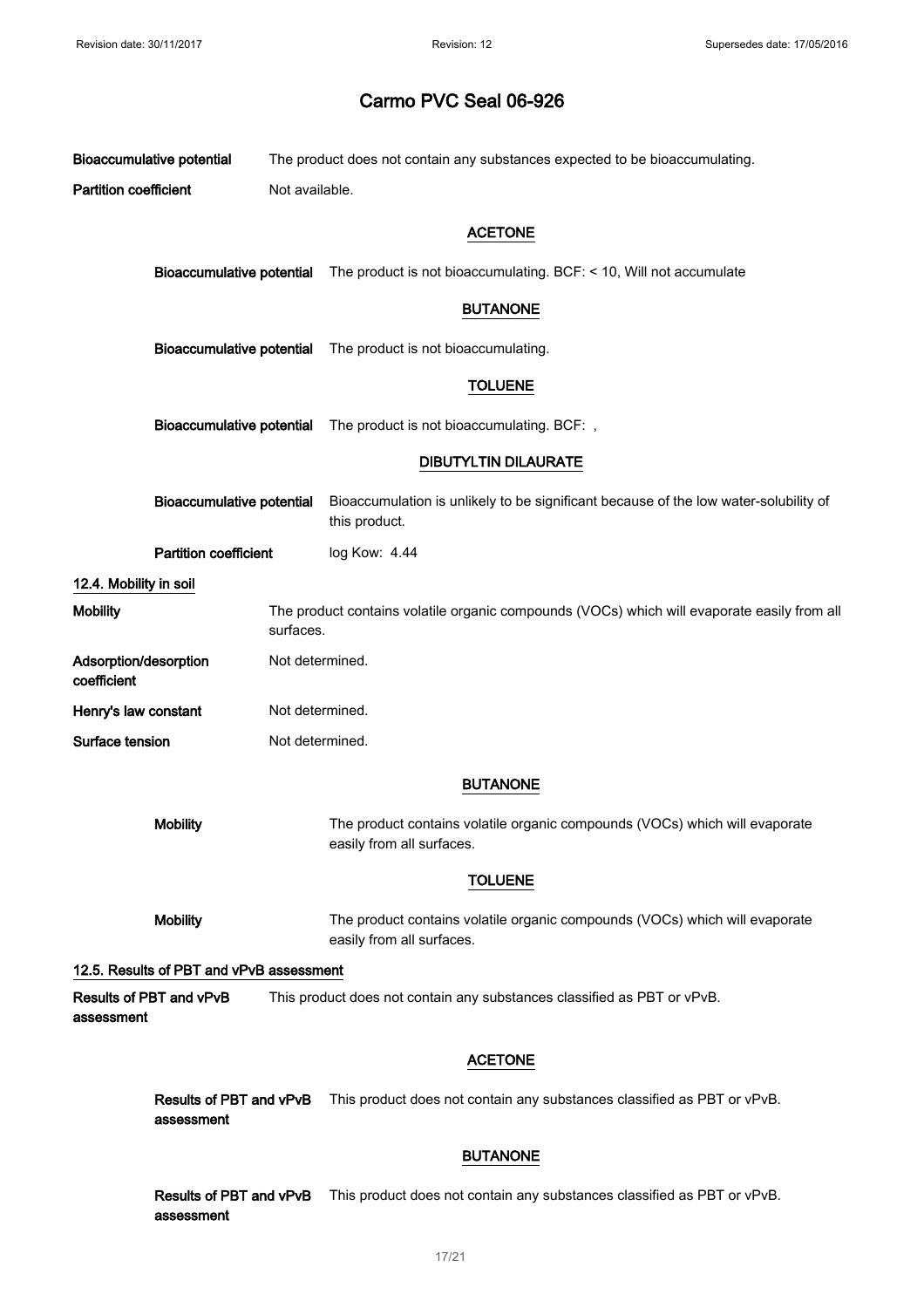#### TOLUENE

| assessment                                 | Results of PBT and vPvB<br>This product does not contain any substances classified as PBT or vPvB.                             |
|--------------------------------------------|--------------------------------------------------------------------------------------------------------------------------------|
| 12.6. Other adverse effects                |                                                                                                                                |
| Other adverse effects                      | None known.                                                                                                                    |
| <b>SECTION 13: Disposal considerations</b> |                                                                                                                                |
| 13.1. Waste treatment methods              |                                                                                                                                |
| General information                        | Dispose of surplus products and those that cannot be recycled via a licensed waste disposal<br>contractor.                     |
| Disposal methods                           | Dispose of waste to licensed waste disposal site in accordance with the requirements of the<br>local Waste Disposal Authority. |

SECTION 14: Transport information

Waste class 08 04 09 MH

#### 14.1. UN number

| UN No. (ADR/RID)                      | 1133             |  |  |
|---------------------------------------|------------------|--|--|
| UN No. (IMDG)                         | 1133             |  |  |
| UN No. (ICAO)                         | 1133             |  |  |
| 14.2. UN proper shipping name         |                  |  |  |
| Proper shipping name<br>(ADR/RID)     | <b>ADHESIVES</b> |  |  |
| Proper shipping name (IMDG) ADHESIVES |                  |  |  |
| Proper shipping name (ICAO) ADHESIVES |                  |  |  |
| Proper shipping name (ADN) ADHESIVES  |                  |  |  |
| 14.3. Transport hazard class(es)      |                  |  |  |
| <b>ADR/RID class</b>                  | 3                |  |  |
| <b>ADR/RID label</b>                  | 3                |  |  |
| <b>IMDG class</b>                     | 3                |  |  |
| ICAO class/division                   | 3                |  |  |
| <b>Transport labels</b>               |                  |  |  |



# 14.4. Packing group ADR/RID packing group II

| <b>IMDG packing group</b>   | Ш |
|-----------------------------|---|
| ICAO packing group          | Ш |
| 14.5. Environmental hazards |   |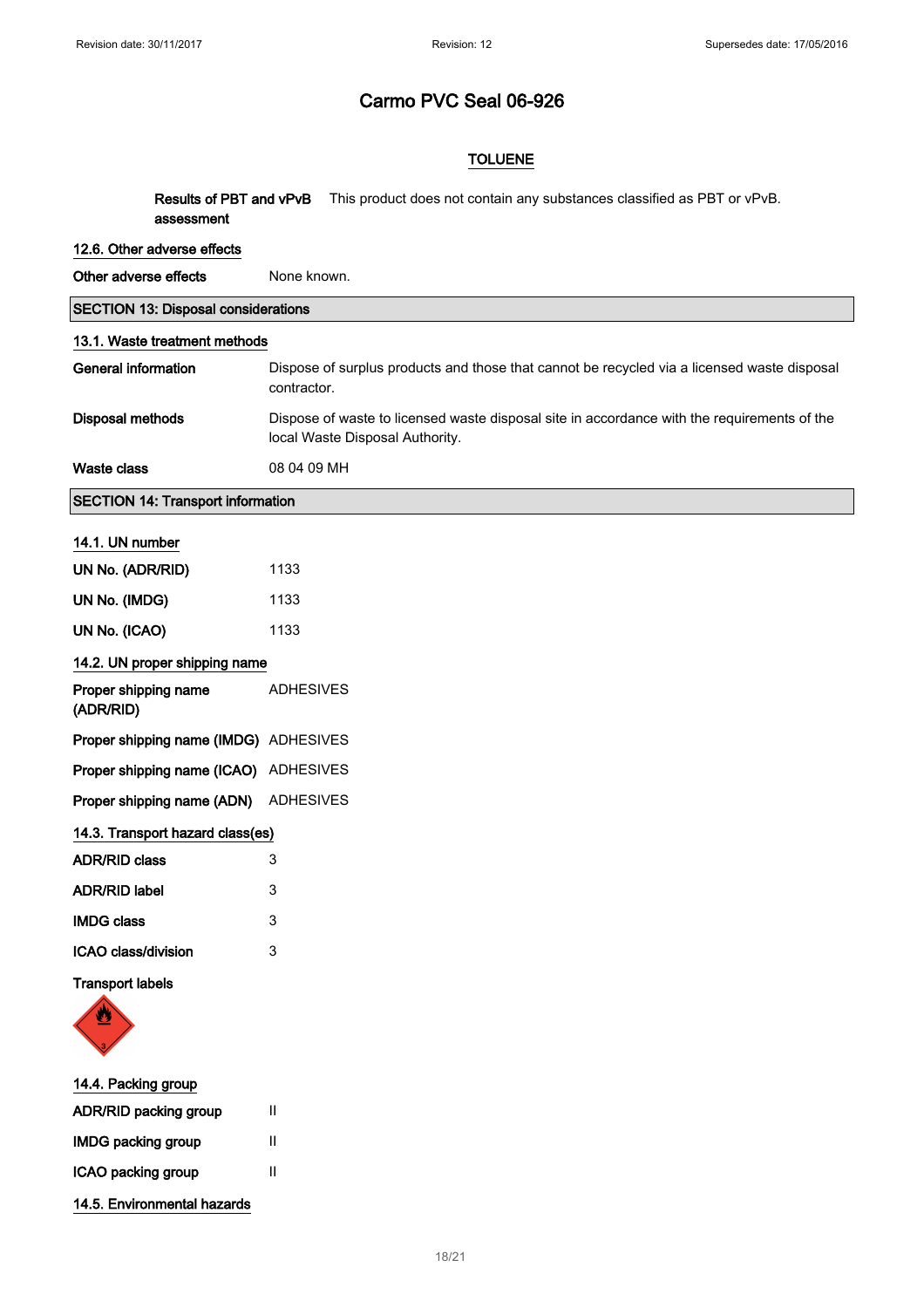Environmentally hazardous substance/marine pollutant No.

| 14.6. Special precautions for user               |             |
|--------------------------------------------------|-------------|
| EmS                                              | $F-E$ , S-D |
| <b>Emergency Action Code</b>                     | $\cdot$ 3YF |
| <b>Hazard Identification Number</b><br>(ADR/RID) | 33          |

Tunnel restriction code (D/E)

#### 14.7. Transport in bulk according to Annex II of MARPOL and the IBC Code

Transport in bulk according to Not applicable. Annex II of MARPOL 73/78 and the IBC Code

#### SECTION 15: Regulatory information

#### 15.1. Safety, health and environmental regulations/legislation specific for the substance or mixture

| <b>National regulations</b>                                      | Control of Substances Hazardous to Health Regulations 2002 (as amended).<br>EH40/2005 Workplace exposure limits.<br>Health and Safety at Work etc. Act 1974 (as amended).                                                                                                                                                                                                                                  |
|------------------------------------------------------------------|------------------------------------------------------------------------------------------------------------------------------------------------------------------------------------------------------------------------------------------------------------------------------------------------------------------------------------------------------------------------------------------------------------|
| <b>EU</b> legislation                                            | Regulation (EC) No 1272/2008 of the European Parliament and of the Council of 16<br>December 2008 on classification, labelling and packaging of substances and mixtures (as<br>amended).<br>Regulation (EC) No 1907/2006 of the European Parliament and of the Council of 18<br>December 2006 concerning the Registration, Evaluation, Authorisation and Restriction of<br>Chemicals (REACH) (as amended). |
| Guidance                                                         | Workplace Exposure Limits EH40.<br>Introduction to Local Exhaust Ventilation HS(G)37.<br>CHIP for everyone HSG228.<br>Approved Classification and Labelling Guide (Sixth edition) L131.                                                                                                                                                                                                                    |
| <b>Authorisations (Title VII</b><br><b>Regulation 1907/2006)</b> | No specific authorisations are known for this product.                                                                                                                                                                                                                                                                                                                                                     |
| <b>Restrictions (Title VIII</b><br><b>Regulation 1907/2006)</b>  | No specific restrictions on use are known for this product.                                                                                                                                                                                                                                                                                                                                                |

#### 15.2. Chemical safety assessment

No chemical safety assessment has been carried out.

SECTION 16: Other information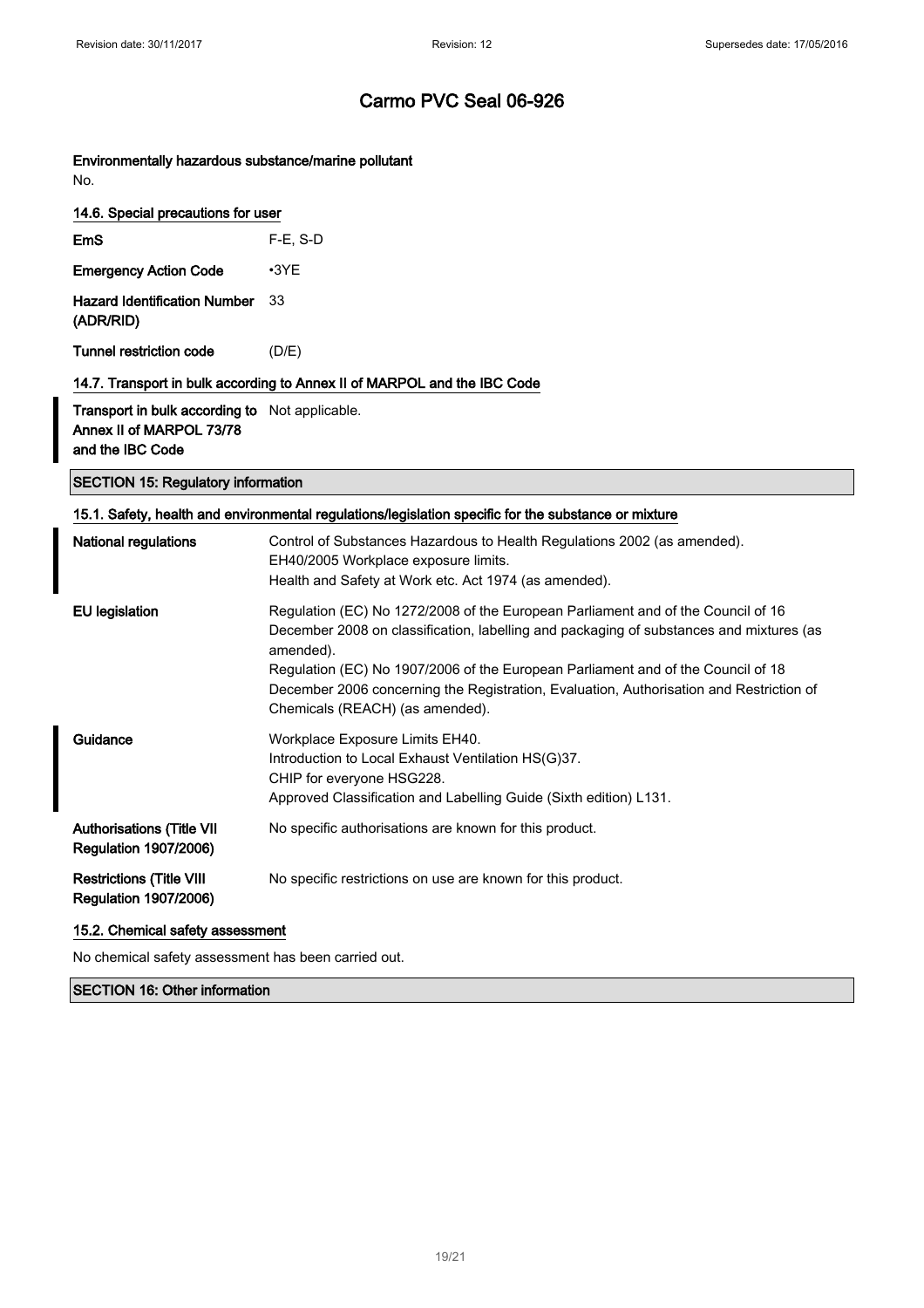$\overline{\phantom{a}}$ 

| Abbreviations and acronyms                        | ATE: Acute Toxicity Estimate.                                                                                |
|---------------------------------------------------|--------------------------------------------------------------------------------------------------------------|
| used in the safety data sheet                     | ADR: European Agreement concerning the International Carriage of Dangerous Goods by                          |
|                                                   | Road.                                                                                                        |
|                                                   | ADN: European Agreement concerning the International Carriage of Dangerous Goods by                          |
|                                                   | Inland Waterways.                                                                                            |
|                                                   | CAS: Chemical Abstracts Service.                                                                             |
|                                                   | DNEL: Derived No Effect Level.                                                                               |
|                                                   | GHS: Globally Harmonized System.                                                                             |
|                                                   | IATA: International Air Transport Association.                                                               |
|                                                   | ICAO-TI: Technical Instructions for the Safe Transport of Dangerous Goods by Air.                            |
|                                                   | IMDG: International Maritime Dangerous Goods.                                                                |
|                                                   | Kow: Octanol-water partition coefficient.                                                                    |
|                                                   | LC <sub>50</sub> : Lethal Concentration to 50 % of a test population.                                        |
|                                                   | LD <sub>50</sub> : Lethal Dose to 50% of a test population (Median Lethal Dose).                             |
|                                                   | PBT: Persistent, Bioaccumulative and Toxic substance.                                                        |
|                                                   | PNEC: Predicted No Effect Concentration.                                                                     |
|                                                   | REACH: Registration, Evaluation, Authorisation and Restriction of Chemicals Regulation<br>(EC) No 1907/2006. |
|                                                   | RID: European Agreement concerning the International Carriage of Dangerous Goods by                          |
|                                                   | Rail.                                                                                                        |
|                                                   | SVHC: Substances of Very High Concern.                                                                       |
|                                                   | vPvB: Very Persistent and Very Bioaccumulative.                                                              |
|                                                   | IARC: International Agency for Research on Cancer.                                                           |
|                                                   | cATpE: Converted Acute Toxicity Point Estimate.                                                              |
|                                                   | BCF: Bioconcentration Factor.                                                                                |
|                                                   | BOD: Biochemical Oxygen Demand.                                                                              |
|                                                   | EC <sub>50</sub> : 50% of maximal Effective Concentration.                                                   |
|                                                   | LOAEC: Lowest Observed Adverse Effect Concentration.                                                         |
|                                                   | LOAEL: Lowest Observed Adverse Effect Level.                                                                 |
|                                                   | NOAEC: No Observed Adverse Effect Concentration.                                                             |
|                                                   | NOAEL: No Observed Adverse Effect Level.                                                                     |
|                                                   | NOEC: No Observed Effect Concentration.                                                                      |
|                                                   | LOEC: Lowest Observed Effect Concentration.                                                                  |
|                                                   | DMEL: Derived Minimal Effect Level.                                                                          |
|                                                   | UN: United Nations.                                                                                          |
| Key literature references and<br>sources for data | Dangerous Properties of Industrial Materials Report, N.Sax et.al.                                            |
| <b>Revision comments</b>                          | NOTE: Lines within the margin indicate significant changes from the previous revision.                       |
| <b>Revision date</b>                              | 30/11/2017                                                                                                   |
| Revision                                          | 12                                                                                                           |
| Supersedes date                                   | 17/05/2016                                                                                                   |